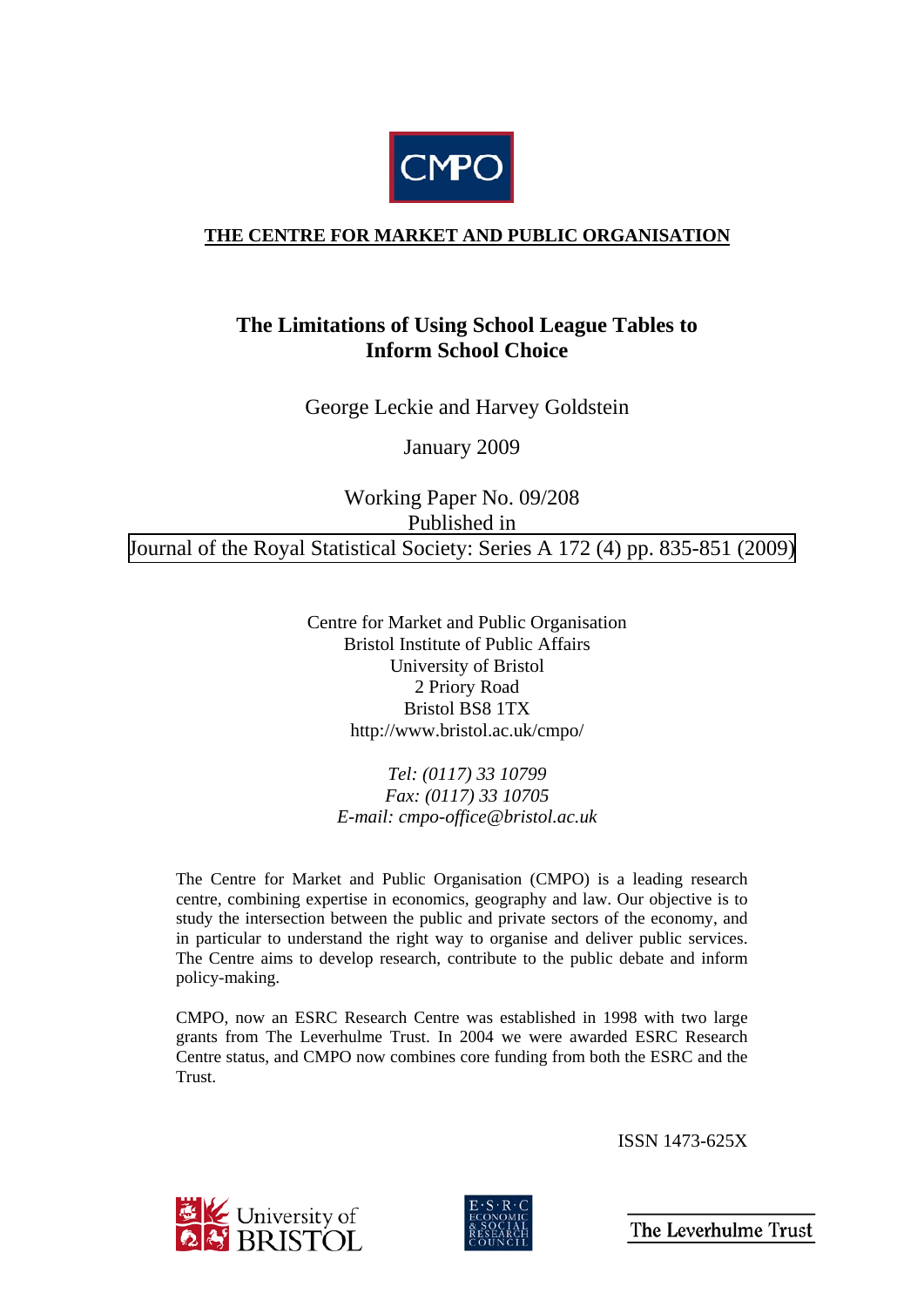# **The Limitations of Using School League Tables to Inform School Choice**

George Leckie<sup>1</sup> and Harvey Goldstein<sup>2</sup>

<sup>1</sup> Centre for Multilevel Modelling (CMM) and CMPO, University of Bristol

*<sup>2</sup>* CMM, University of Bristol

### January 2009

#### **Abstract**

In England, so-called 'league tables' based upon examination results and test scores are published annually, ostensibly to inform parental choice of secondary schools. A crucial limitation of these tables is that the most recent published information is based on the current performance of a cohort of pupils who entered secondary schools several years earlier, whereas for choosing a school it is the future performance of the current cohort that is of interest. We show that there is substantial uncertainty in predicting such future performance and that incorporating this uncertainty leads to a situation where only a handful of schools' future performances can be separated from both the overall mean and from one another with an acceptable degree of precision. This suggests that school league tables, including value-added ones, have very little to offer as guides to school choice.

**Keywords:** Examination results, Institutional comparisons, League tables, Multilevel modelling, Performance indicators, Ranking, School choice, School effectiveness, Value-added

#### **JEL Classification:** I2

#### **Electronic version: www.bristol.ac.uk/cmpo/publications/papers/2009/wp208.pdf**

#### **Acknowledgements**

We are grateful to Simon Burgess, Stephanie von Hinke Kessler Scholder and Deborah Wilson for useful comments on the paper. Financial support from the Economic and Social Research Council (PTA-042-2005-00012) is gratefully acknowledged.

#### **Address for Correspondence**

CMPO, Bristol Institute of Public Affairs University of Bristol 2 Priory Road Bristol BS8 1TX g.leckie @bristol.ac.uk www.bristol.ac.uk/cmpo/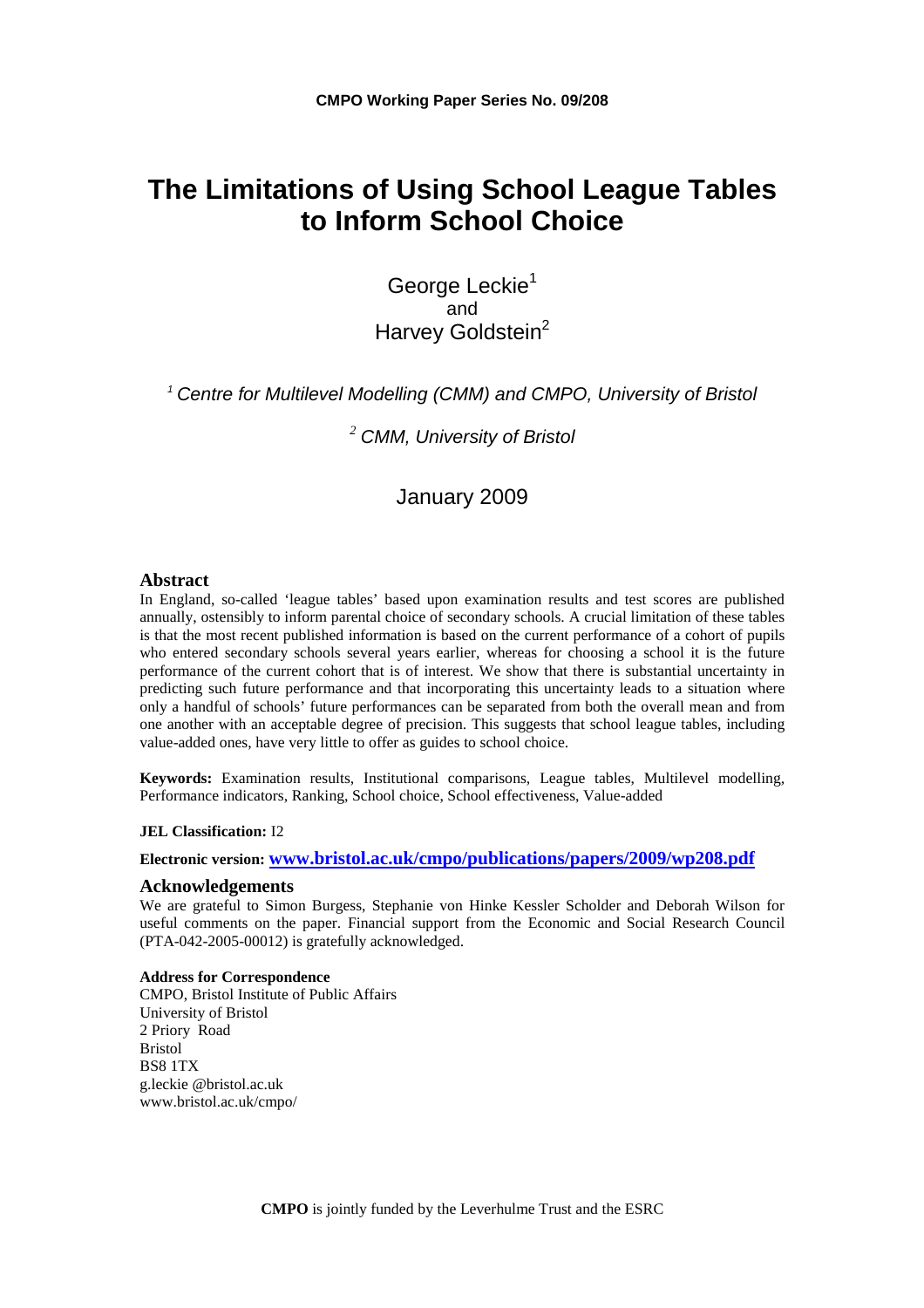### **1. Introduction**

In many areas of the public sector, in the UK and elsewhere, performance indicators, in the form of rankings or 'league tables' are routinely published with the intention of helping to inform individuals' choice of institutions. For example, in health, waiting times and 'annual health check' scores are published to inform choice of NHS hospitals. In education, examination results are published to guide parental choice of schools for children about to enter each phase of schooling: primary schooling (ages 4-11), secondary schooling (ages 11- 16) and a further two optional years of education (ages 16-18). A comprehensive review of the technical issues in these and other areas can be found in a report produced by the Royal Statistical Society (Bird et al., 2005). Common to these contexts is that the current performance of institutions is implicitly promoted as a guide to their future performance. However, no adjustment is made for the uncertainty that arises from predicting into the future. The present paper discusses this issue in the context of secondary school choice in England.

Secondary school league tables are published annually in England by the Department for Children, Schools and Families (DCSF) (formerly the Department for Education and Skills, DfES) (http://www.dcsf.gov.uk/performancetables). These tables are based on pupils' General Certificate of Secondary Education (GCSE) examination results taken at the end of compulsory schooling at age 16. These are important exams since successful GCSE results are often a requirement for progressing to studies for General Certificate of Education Advanced level (A-levels, ages 16-18) qualifications, themselves a common requirement for entry to university. For children who choose to leave education at age 16, their GCSE exam results are their only educational qualifications. The secondary school league tables allow inferences to be made about the performance of schools for the cohort of pupils who have just completed their secondary schooling (age 16). One of the principal aims of publishing these tables is to inform parental school choice for pupils who are just about to start secondary schooling (age 11). This was spelt out clearly by the Government led by John Major in the 'Parent's Charter' (DES, 1991) and has been endorsed by subsequent governments. The statistical uncertainty surrounding the estimated 'school effects' is typically expressed using 95% confidence intervals. However, there is additional uncertainty arising from the fact that these 'league tables' are always out of date since they refer to the performance of a cohort who began secondary schooling several years earlier (Goldstein and Leckie, 2008; Goldstein and Spiegelhalter, 1996; Wilson and Piebalga, 2008). Over this period, currently seven years, the performance of many schools changes considerably, limiting the extent to which current school performance can be used as a guide to future performance. Crucially, the league tables make no statistical adjustment for, nor do they warn about, the uncertainty that arises from predicting into the future.

In the education literature, value-added multilevel models are the preferred way of estimating school performance (for early examples see: Aitkin and Longford, 1986; Goldstein et al., 1993; Raudenbush and Bryk, 1986). These models adjust for pupils' intake achievement and other pupil characteristics known to affect educational achievement. These adjustments lead to a more relevant measure of a school's effect or contribution to the performance of its pupils than using simple school average GCSE scores. From 2006, the DCSF have used this methodology to estimate and publish a performance indicator for secondary schools that they term the 'contextual value-added' score (Ray, 2006).

The more school performance varies over time, the more misleading it will be to use current performance as a guide for parental choice. The literature on the stability of school effects has shown that, whilst measures of unadjusted achievement are highly correlated between cohorts, measures of value-added performance are far less so. These studies mostly consider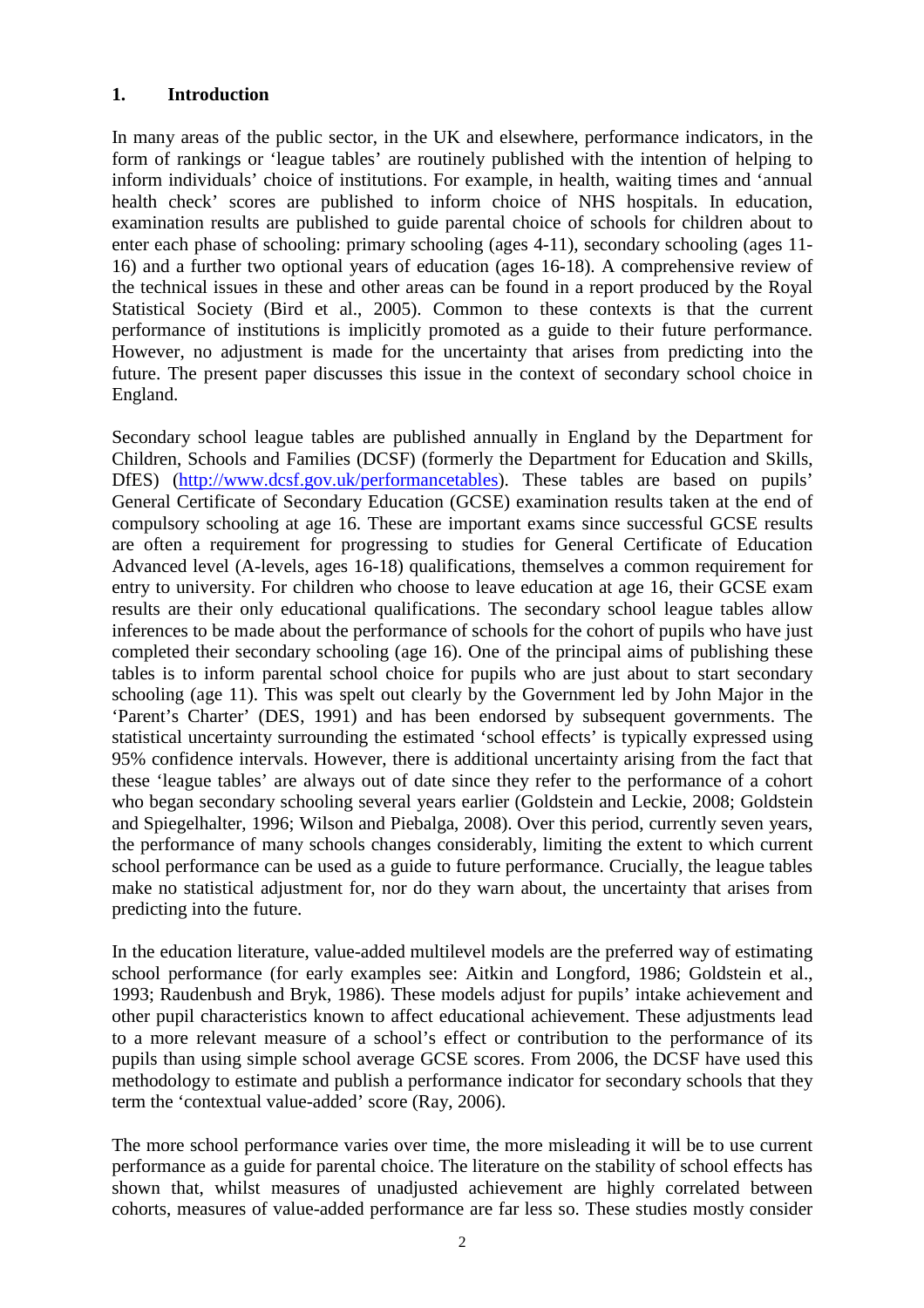correlations for school effects over three, four and five years. At GCSE, Wilson and Piebalga (2008) report a correlation of 0.62 for value-added school effects two years apart whilst Gray et al., (1996) and Thomas (2001) report correlations of 0.56 and 0.55 respectively for four years apart. Similar magnitudes have been reported at A-level: Gray et al. (2001) and Yang and Woodhouse (2001) both report correlations of around 0.55 for school effects four years apart. The only study that has been able to look at correlations for longer than five years is Thomas et al. (2007) who, with 10 years of data, examine the stability of value-added school effects for schools within a single local education authority (LEA). They find a correlation of around 0.65 for school effects between cohorts five years apart and 0.62 for school effects between cohorts ten years apart. These correlations are higher than those reported in the other studies. One reason for this is that, unlike the other studies, these correlations are based on school effects that do not adjust for school level compositional variables, a point that we return to below.

In this paper, we use six cohorts of English data to show that there is indeed substantial uncertainty in predicting the future performance of schools. We present results using a multilevel model of school effectiveness that adjusts for prediction uncertainty. Section 2 provides background on school accountability and choice in England. Section 3 outlines the multilevel methodology. Section 4 describes the data and variables used in the analysis. Section 5 presents the main results; Section 6 presents our conclusions.

### **2. School league tables, accountability and choice**

Since 1992, school rankings based on GCSE results have been published in school league tables. Initially, 'raw' performance measures such as the percentage of pupils gaining five or more GCSE passes at grade A\*-C formed the basis for rankings. However, in 1995 the Government accepted the research evidence and agreed to move to a 'value-added' system whereby the prior achievements of pupils on entering secondary school would be used to make adjustments for different intake achievements resulting from explicit and implicit selection procedures. These simple value-added rankings were used between 2002 and 2005. Since 2006, so called 'contextual value-added' systems have been used which, in addition to adjusting for a pupil's own prior achievement, also attempt to adjust for factors such as the average prior achievement of a pupil's peers. Since 2006, the Government has also recognised that each school effect estimate should have an uncertainty (confidence) interval attached so that a statistically well informed judgement can be made about any differences between schools or differences between any one school and the population average. Thus, for example the DCSF web site (http://www.dcsf.gov.uk/performancetables) now provides intervals for contextual value-added estimates, although these are generally not prominent in media presentations or discussions. Similar performance indicators have been introduced to assess school performance over other stages of the education system: A-level, key stage 3 (KS3, ages 11-14 during secondary schooling) and key stage 2 (KS2, ages 7-11 during primary schooling).

The introduction of school league tables was originally justified on two distinct grounds, namely 'accountability' and 'school choice'. Concerns with the accountability of schools arose amid public debates about 'standards' and curriculum (see Goldstein, 2001 for further discussion of this). Holding schools publicly accountable for the performance of their pupils in GCSE examinations and later for their A-level and key stage test scores, was argued to be fair and would incentivise schools to improve their 'standards'. The rankings produced by this system are used by the national school inspection system of the Office for Standards in Education (Ofsted, http://www.ofsted.gov.uk/) and by Local Authorities with responsibilities for schools, to inform their judgements and also in some places as part of an accountability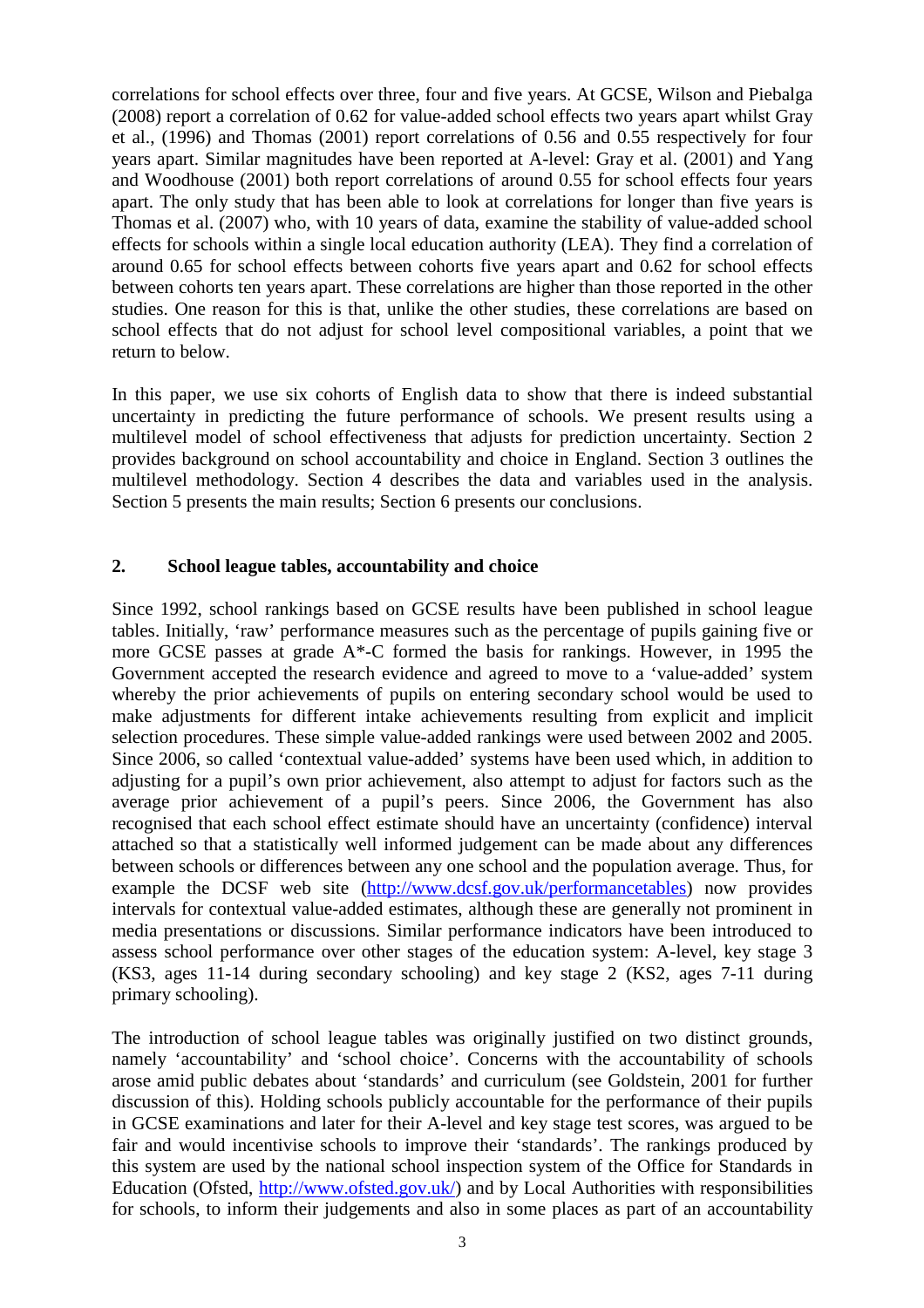screening system to identify those 'outlying' institutions that may require special attention (Yang et al., 1999).

For purposes of accountability, the most recent estimates of school effects are clearly the most appropriate ones to use, together possibly with estimates of trends over time. However, the situation with the second use of school rankings, for school choice, is rather different since the most relevant estimates would be for a future cohort. For example, for a cohort of 11 year olds entering schools in 2009, the relevant 16 year old exam results will be for the year 2014. However, when parents choose secondary schools (a year before their children enter secondary schooling), the most recently available 16 year old exam results are currently those published for the 2007 cohort. In other words, for the purpose of choice, what is required are *predicted* school effects some seven years beyond those typically currently available. It is these predictions that are explored in the present paper.

Before we describe the data and our analysis we need to consider carefully the basis for a useful prediction. Raudenbush and Willms (1995), and Willms and Raudenbush (1989) distinguish so called 'type A' school effects from 'type B' effects. The former are essentially those where adjustment has been made for a pupil's prior achievement and possibly other pupil characteristics. The latter effects additionally adjust for school 'compositional' factors such as the average prior achievement score or the average social composition of the pupil body. These variables measure the impact of pupils' peer groups on their achievement. Thus, type A effects are intended to inform parental school choice while type B effects are intended to assess those *practices* of the school that can be identified as responsible for school differences, that remain after controlling for school compositional variables. The distinction between type A and type B effects, however, is not always clear. Thus, schools may have some control over the social and intake composition of their pupils, linked for example to reputation, and it is not clear whether this should be adjusted for and whether it can really be separated from school practice.

From the point of view of school choice it seems clear that we should not adjust for any school level factors. The relevant question for a parent is whether, given the characteristics of their child, any particular school can be expected to produce better subsequent achievements than any other chosen school or schools. If a school level factor is associated with achievement this is strictly part of the effect being measured and not therefore something to be adjusted for. It is therefore Raudenbush and Willms's 'type A' effect that are essentially the ones we are considering. We note that the DCSF contextual value-added estimates do include school compositional effects and are therefore not appropriate for choice purposes. It is thus somewhat ironic that they have been promoted by government as improving choice. In the following exposition we shall not use any school compositional variables, although we will provide some comparisons with analyses that do use them.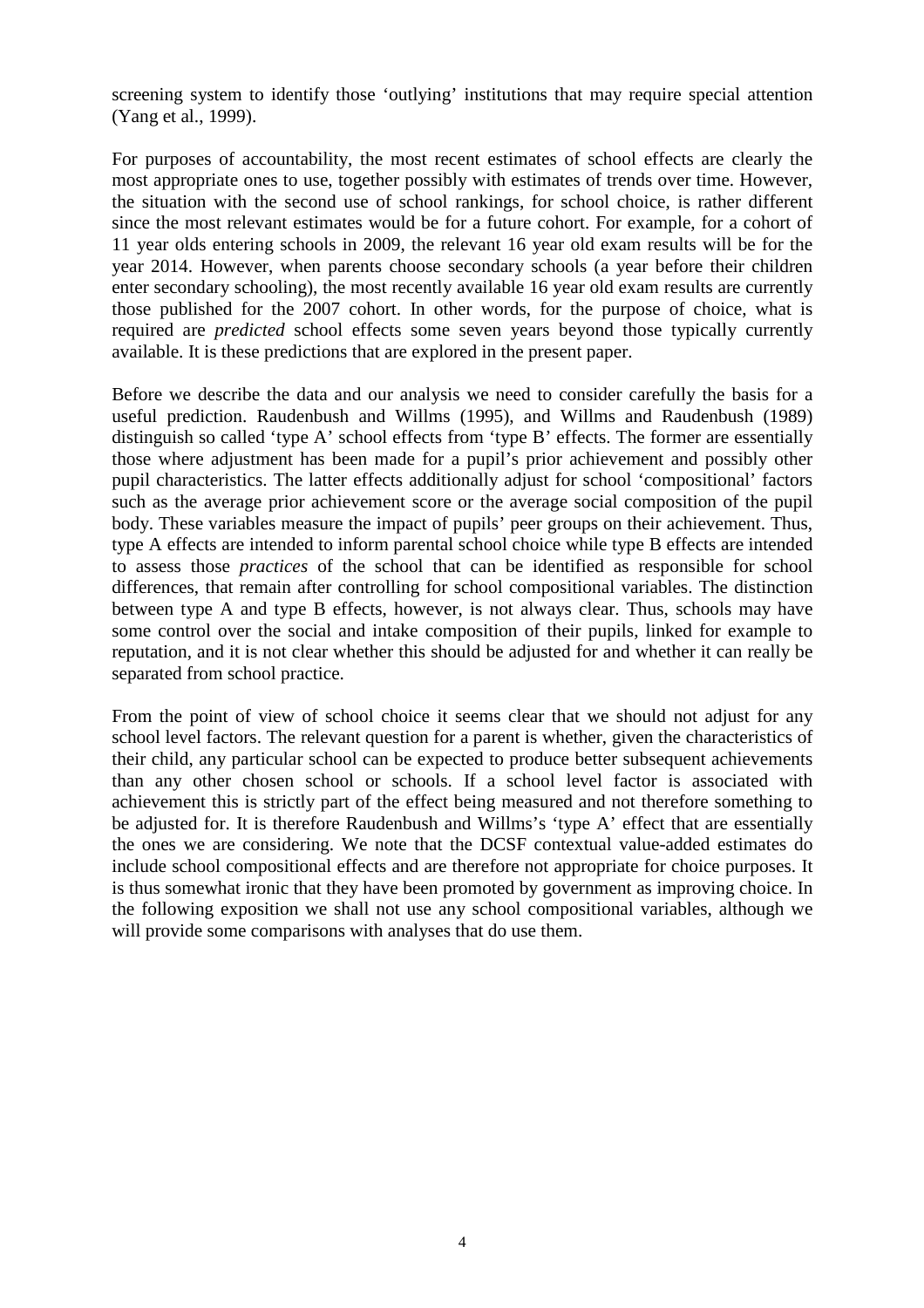#### **3. Methodology**

#### 3.1 *Estimating school effects for the current cohort*

First we introduce the traditional school effectiveness multilevel model which provides value-added estimates of school performance for the current cohort. For simplicity, consider a two-level random intercepts model for pupils' GCSE scores where we treat pupils as nested within schools (for full details, see Goldstein, 2003). This model can be written as

$$
y_{ij} = \beta_0 + \beta_1 x_{ij} + u_j + e_{ij}, \qquad i = 1,...,n_j, \qquad j = 1,...,J
$$
  

$$
u_j \sim N(0, \sigma_u^2), \qquad e_{ij} \sim N(0, \sigma_e^2)
$$
 (1)

where  $y_{ij}$  is the GCSE score for the *i*th pupil within the *j*th school and  $x_{ij}$  is their prior achievement.  $u_j$  and  $e_{ij}$  are respectively the school level and pupil level random effects which are assumed normally distributed, independent of one another and independent of any predictor variables included in the model.  $\sigma_u^2$  denotes the between-school variance, while  $\sigma_e^2$ denotes the within-school-between-pupil variance. Posterior or predicted estimates of the school effects  $u_j$  and their associated 'comparative' variances, that is var $(\hat{u}_j - u_j)$  which allow confidence intervals for the true values to be derived, are given by substituting sample estimates of the relevant parameters in

$$
\hat{u}_j = \frac{n_j \sigma_u^2}{\left(n_j \sigma_u^2 + \sigma_e^2\right)} \tilde{y}_j, \qquad \text{var}\left(\hat{u}_j - u_j\right) = \frac{\sigma_u^2 \sigma_e^2}{n_j \sigma_u^2 + \sigma_e^2} \tag{2}
$$

where  $\tilde{y}_j = 1/n_j \sum_{i=1}^{n_j} (y_{ij} - \beta_0 - \beta_1 x_{ij})$  $\tilde{y}_j = 1/n_j \sum_{i=1}^{n_j} (y_{ij} - \beta_0 - \beta_1 x_{ij})$  is the mean of the 'raw', fixed part, residuals for the *j*th school. The factor pre-multiplying  $\tilde{y}_j$  is termed a 'shrinkage factor' since it moves the absolute value of the 'raw' mean residual towards zero, that is the average over all schools given prior achievement. As the number of pupils in a school,  $n_j$ , increases the shrinkage factor tends to one and the variances tend to zero. Hence, school effects for large schools are shrunk less and estimated more precisely than those for smaller schools. The shrinkage estimates are therefore 'conservative', in the sense that where there is little information in any one school (i.e., few pupils) the estimate is close to the average over all schools. It is the assumption in model (1) that the school residuals belong to a normal distribution, which results in the shrinkage where schools with few pupils will have estimates near to the mean of this distribution. In the extreme case where we have no information on the pupils in a school, our best estimate is just this overall mean. Each shrunken estimate also has a sampling error enabling us to place a confidence interval about it to measure the uncertainty. Assuming normality, standard 95% confidence intervals for  $\hat{u}$ are calculated as  $\hat{u}_j \pm 1.96 \sqrt{\text{var}(\hat{u}_j - u_j)}$ . These shrunken school effects are published in the DCSF school league tables with their 95% confidence intervals (http://www.dcsf.gov.uk/performancetables).

Typically it is supposed that parents are interested in making comparisons among a small set of schools. For any two schools, standard 95% confidence intervals are not appropriate for carrying out a significance test: they are too wide for this purpose. Goldstein and Healy (1995) propose an adjustment to these confidence intervals that makes two schools significantly different at the 5% level when their intervals just fail to overlap. For making a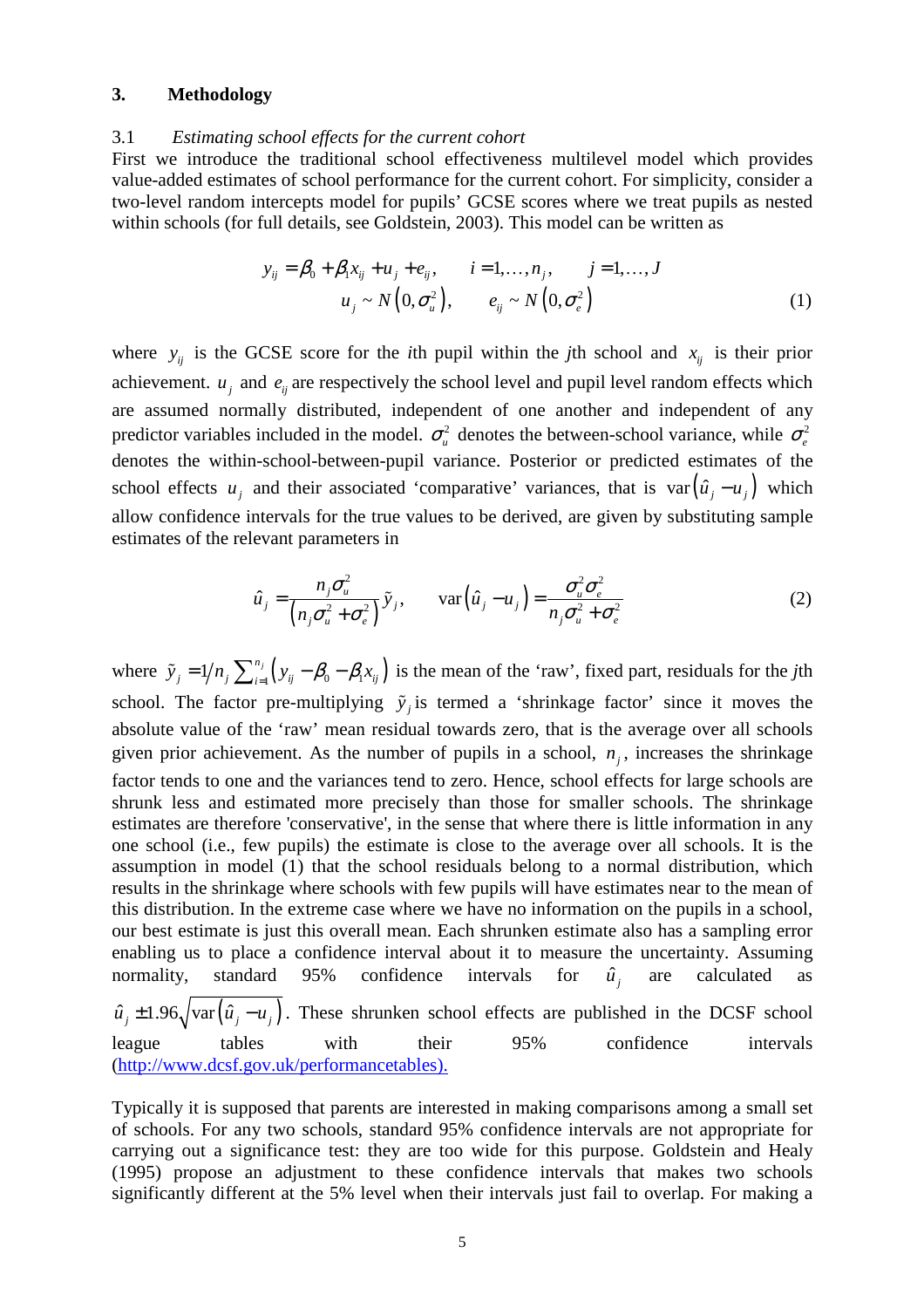single pairwise comparison, they show that the width of these 'overlap intervals' should, on average, be approximately 1.4 times the standard error of the school effect in order to keep the overall significance level at approximately 5%. Note that this procedure is only appropriate for parents who make just one pairwise comparison; for comparing more than two schools a multiple comparisons procedure is required (see, for example, Afshartous and Wolf, 2007).

#### 3.2 *Predicting school effects for future cohorts*

To make inferences about future cohorts of pupils, conditional on the currently observed cohort, we need to adjust both the estimates and the standard errors of the current school effects from model (1) to reflect the uncertainty that arises from predicting into the future.

Consider a bivariate response version of model (1) for two, not necessarily consecutive, cohorts of pupils (years of data)

$$
y_{ij}^{(1)} = \beta_0^{(1)} + \beta_1^{(1)} x_{ij}^{(1)} + u_j^{(1)} + e_{ij}^{(1)}
$$
  
\n
$$
y_{ij}^{(2)} = \beta_0^{(2)} + \beta_1^{(2)} x_{ij}^{(2)} + u_j^{(2)} + e_{ij}^{(2)}
$$
  
\n
$$
\begin{bmatrix} u_j^{(1)} \\ u_j^{(2)} \end{bmatrix} \sim N(0, \Omega_u), \qquad \Omega_u = \begin{bmatrix} \sigma_{u1}^2 \\ \sigma_{u12} & \sigma_{u2}^2 \end{bmatrix}
$$
  
\n
$$
\begin{bmatrix} e_{ij}^{(1)} \\ e_{ij}^{(2)} \end{bmatrix} \sim N(0, \Omega_e), \qquad \Omega_e = \begin{bmatrix} \sigma_{e1}^2 \\ 0 \\ \sigma_{e2} \end{bmatrix}
$$

where superscripts '(1)' and '(2)' denote cohort 1 and cohort 2. Hence  $y_{ij}^{(1)}$  is the GCSE score for the *i*th pupil in the *j*th school in cohort 1 whilst  $y_{ij}^{(2)}$  is the GCSE score for the *i*th pupil in the *j*th school in cohort 2. The level 2 school residuals in general will be correlated. The level 1 residuals for the two responses are modelled as independent as a pupil can only belong to one cohort. Hence, this is a bivariate model where the bivariate structure is at level 2 rather than in the traditional multivariate multilevel model where it is at both levels.

We wish to estimate a set of school effects for cohort 2 when we only have data for cohort 1. To simplify matters we assume that the between school variance is constant across the two cohorts  $\sigma_{u_1}^2 = \sigma_{u_2}^2 = \sigma_u^2$  (this assumption is readily tested, for example using a likelihood ratio test). This leads to a correlation of  $\rho_{u12} = \sigma_{u12}/\sigma_u^2$  that is a measure of the stability of school effects between the two cohorts. It can then be shown (see Appendix) that the posterior estimates and the associated comparative variances for a set of cohort 2 school effects based only on cohort 1 data are given by

$$
\hat{u}_{j}^{(2)} = \frac{\rho_{u12} n_{j}^{(1)} \sigma_{u}^{2}}{\left(n_{j}^{(1)} \sigma_{u}^{2} + \sigma_{e1}^{2}\right)} \tilde{y}_{j}^{(1)}, \qquad \text{var}\left(\hat{u}_{j}^{(2)} - u_{j}^{(2)}\right) = \frac{n_{j}^{(1)} \sigma_{u}^{4} \left(1 - \rho_{u12}^{2}\right) + \sigma_{u}^{2} \sigma_{e1}^{2}}{n_{j}^{(1)} \sigma_{u}^{2} + \sigma_{e1}^{2}}
$$
(4)

where  $\tilde{y}^{(1)}_j$  is the mean of the raw residuals for the *j*th school in cohort 1. Comparing equation (4) with equation (2), we see that the posterior estimates for these 'future' school effects are smaller than the usual estimates, whilst their variances are larger. The shrinkage factor in  $\rho_{u12}n_j^{(1)}\sigma_u^2\left(n_j^{(1)}\sigma_u^2+\sigma_{e1}^2\right)^{-1}\tilde{y}_j^{(1)}$  has an additional factor  $\rho_{u12}$  which further shrinks the future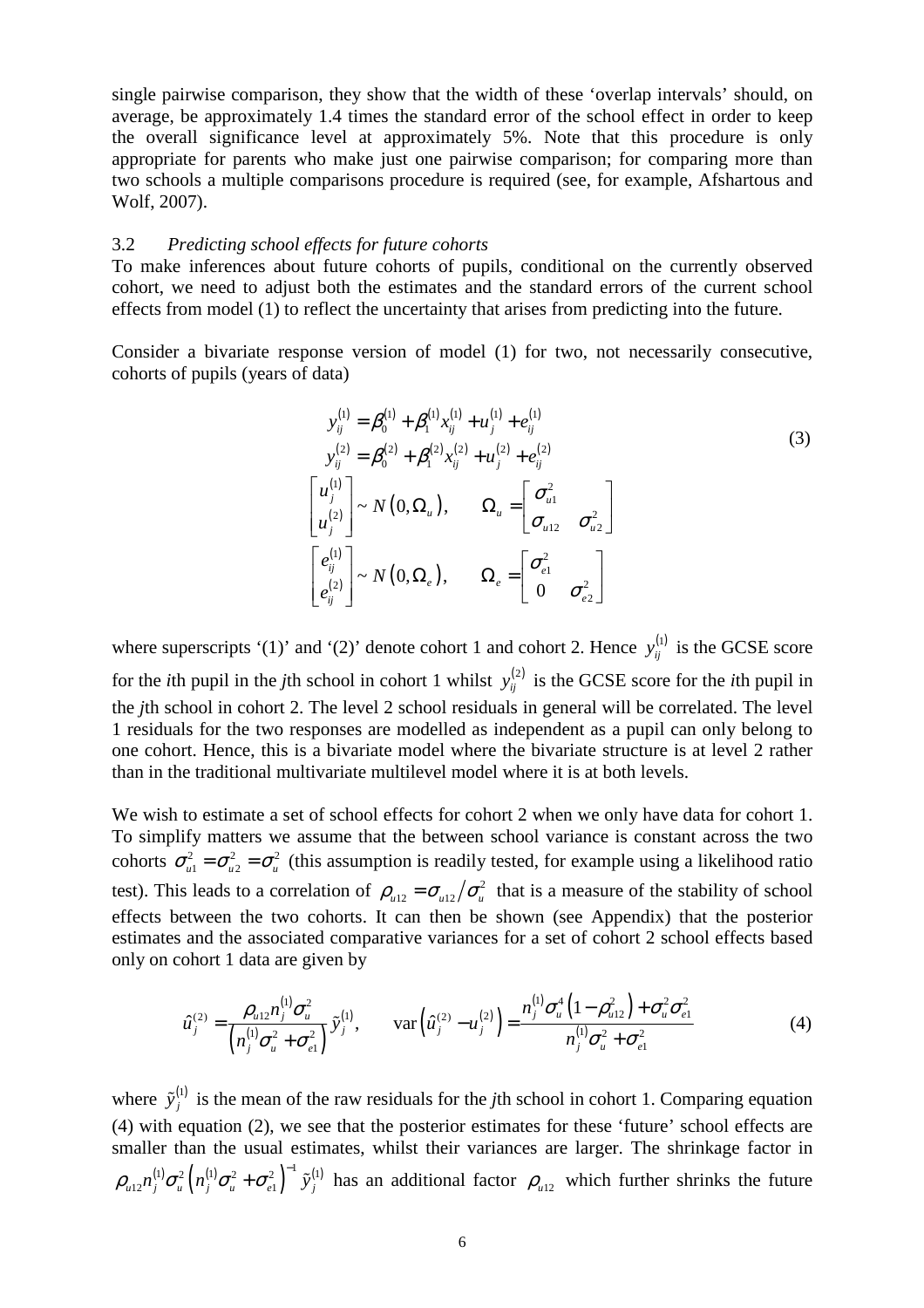school effects towards zero but does not alter their rank ordering. As  $\rho_{u12} \rightarrow 1$ , the posterior estimates and associated variances for the future school effects will tend to the usual estimates for cohort 1. However, as  $n_j^{(1)} \to \infty$  the future school effects tend to  $\rho_{u12} \tilde{y}_j^{(1)}$  whilst the variances tend to  $\sigma_u^2(1-\rho_{12}^2)$ , rather than  $\tilde{y}_j^{(1)}$  and zero respectively as is the case for the usual estimates for cohort 1. Hence, even for large schools, the estimates for future school effects will exhibit shrinkage and their standard 95% confidence intervals will be bounded. Furthermore, since we expect  $\rho_{\mu 12}$  to decrease as the distance between cohorts increases, the size of these effects will be expected to increase the further we predict into the future.

Thus, to estimate the future performance of schools we simply estimate model (1) for the current cohort of pupils and use equation (4) to obtain estimates and standard errors for the future school effects. We estimate model (3) on past data to obtain the correlation between school effects *t* cohorts apart. This makes the assumption that the *t* cohort apart correlation is stable over time, an assumption that is supported by the stability reported in the school effects literature.

We extend the models described here to include additional predictors measured at both levels. We restrict our analyses to random intercept models since these are widely used. However, we note that random coefficient models, which allow the coefficients of predictor variables to vary across schools, will often offer a more realistic description of the data (see, for example, Nuttall et al., 1989). More generally, the models can be extended to include, further levels, non-hierarchical data structures, discrete responses and multivariate responses (Goldstein, 2003; Raudenbush and Bryk, 2002). However, we do not pursue such extensions here although the same general results will be expected. All models are fitted using iterative generalised least squares (IGLS, Goldstein, 1986), that yields maximum likelihood estimates and is implemented in the MLwiN package (Rasbash et al. 2004).

### **4. Data**

The exam data are taken from the national pupil database (NPD), a census of all pupils in the English state education system. The NPD holds data on pupils' test score histories and a limited number of pupil level characteristics. We extract six cohorts of pupils who took their GCSE or equivalent qualifications in 2002, 2003, 2004, 2005, 2006 and 2007. We include pupils with equivalent qualifications, such as those in vocational subjects, to be consistent with the published value-added school league tables. To these cohorts we match their KS2 exams taken five years earlier in 1997, 1998, 1999, 2000, 2001 and 2002 respectively. To each cohort, we then match data from the 2002 to 2007 pupil level annual school census (PLASC) datasets which contain data on pupil characteristics collected in the same year as their GCSE exams. (Further information on the NPD and PLASC datasets and how to access them can be found at http://www.bris.ac.uk/Depts/CMPO/PLUG/whatisplug.htm).

Our initial sample consists of 3373676 pupils spread over the six cohorts and nested within 3119 mainstream secondary schools. We exclude schools that have data for fewer than six cohorts and for convenience we exclude pupils who have missing values for any of the predictor variables used in the analysis. These exclusions reduce the sample to 2750430 pupils within 2657 schools and checks indicate that they can be regarded as a random subsample of the full dataset. To ease the computational burden of estimating our models, we choose to restrict the analysis to a 10 percent random sub-sample of the schools. This gives a final sample of 277583 pupils attending between them 266 schools.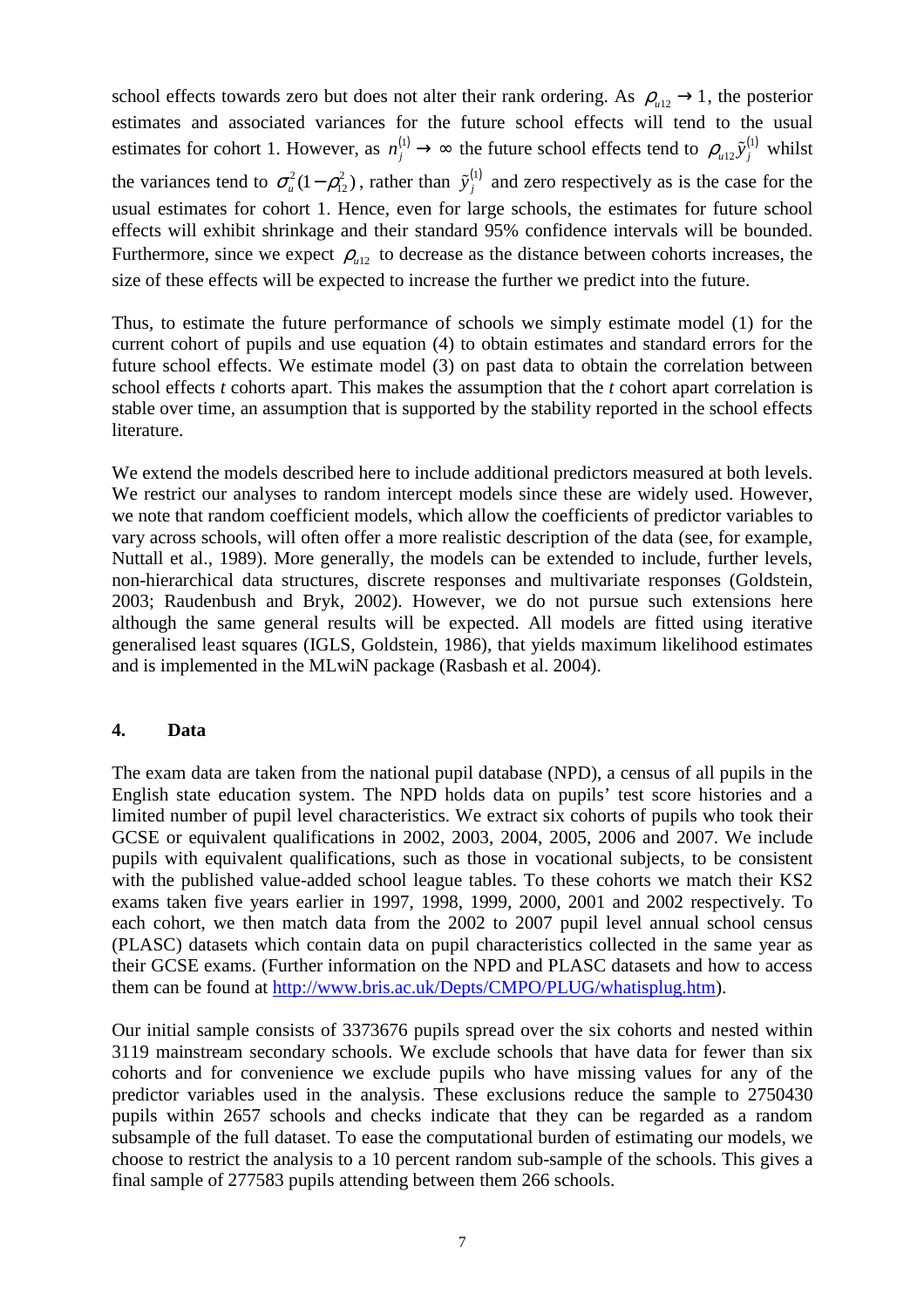### 4.1 *Variables used in the analysis*

As the response, we use a general attainment score that is the same as that used in the published value-added school league tables (for full details, see: http://www.dcsf.gov.uk/performancetables/nscoringsys.shtml). For each pupil, the general attainment score is defined as the sum of a pupil's individual scores across their separate GCSE and equivalent qualifications. The individual scores for each qualification are calculated using GCSE grades, recorded as:  $A^* = 58$ ,  $A = 52$ ,  $B = 46$ ,  $C = 40$ ,  $D = 34$ ,  $E = 28$ ,  $F = 22$ ,  $G = 16$ ,  $U = 0$ . The general attainment score is then capped by choosing each pupil's eight best grades. This measure is considered fairer than the total (uncapped) score since it lowers the scores of pupils who score highly merely by taking many examinations. The mean GCSE score is equivalent to eight grade C's, whilst a one standard deviation change is equivalent to a two grade change in each of the eight examinations. We treat the response as continuous and, so that the multilevel residuals better approximate the normality assumptions of the models, we monotonically transform the ranks of its values, within each cohort, to the corresponding expected values of order statistics from a standard normal distribution (Goldstein, 2003). We have carried out this transformation since we have no interest in mean changes over time in GCSE scores nor in changes in the variance, because we are only concerned with relative rankings. Prior achievement is measured by pupil's KS2 average point score and is the same as that used in the published value-added school league tables. For each pupil, this is defined as their average score across their separate KS2 English, maths and science tests. To ease the interpretation of prior achievement in the analysis, the distribution of this variable is similarly transformed, within each cohort, to that of a standard normal score.

We choose to adjust for a similar set of pupil variables as those adjusted for in the published contextual value-added school league tables. These variables are gender, age within cohort (i.e. deviation in months from the mean age in the cohort), eligibility for free school meals (FSM, a proxy for low income), an indicator for special educational needs (SEN), an indicator for speaking English as an additional language (EAL), ethnicity (White British, White non-British, Black Caribbean, Black African, Indian, Pakistani, Chinese and other ethnic group) and the income deprivation affecting children index (IDACI, a measure of residential neighbourhood social deprivation measured at the lower super output area (LSOA) level).

In our main analysis, we do not adjust for school-cohort compositional variables since we have argued these should not be included when the purpose of estimating the school effects is for school choice. However, since the DCSF do adjust for such variables we report how our results change when we also adjust for these variables. The compositional variables adjusted for are the mean and standard deviation of the intake achievement distribution for each school-cohort. These variables are constructed from the pupil level data and aim to capture the influence of pupils' peer groups.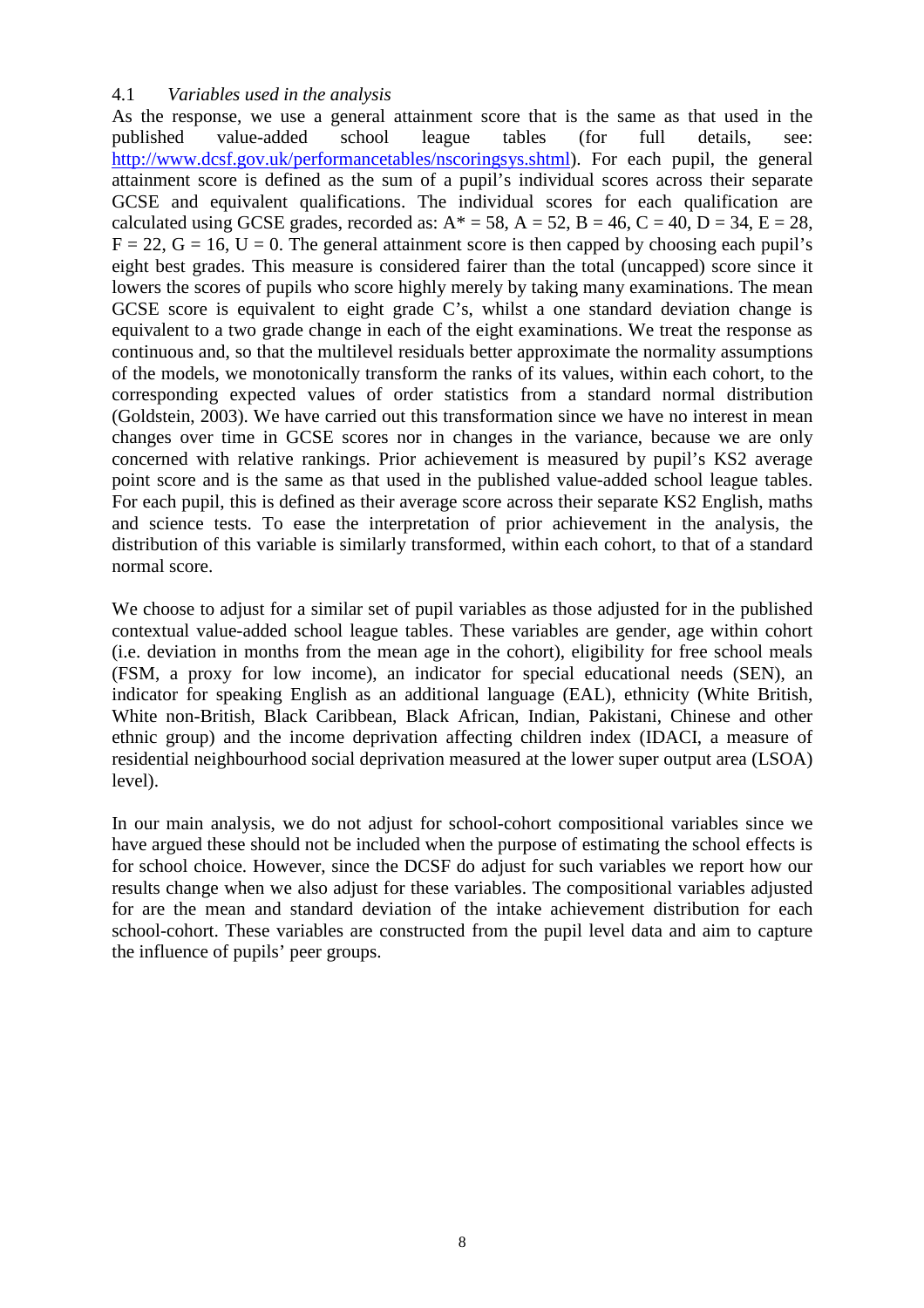### 4.2 *Description of the multilevel data structure*

The data consist of a three-level hierarchy of pupils nested within cohorts within schools. The median school-cohort has 190 pupils. Table 1 presents descriptive statistics for the six cohorts of pupils, 2002-2007. The percentage of pupils achieving five or more A\*-C GCSE grades  $(5+A^*$ -C) in 2002 is 55.2. This rose in successive years to 60.6 in 2007, with the largest increase occurring between 2005 and 2006. Over this period, the capped point score and prior achievement of these pupils also rose. The descriptive statistics for the pupil level characteristics suggest that they did not change markedly over the six years. Over the period as a whole, the percentage of FSM pupils has decreased slightly and there is some evidence that the percentage of Black African and in particular the percentage of pupils not belonging to one of the main ethnic groups have both increased.

**Table 1.** Means and standard deviations for pupils' background characteristics reported separately for each cohort: 2002-2007

| Variable                                | 2002   | 2003    | 2004    | 2005    | 2006   | 2007   |
|-----------------------------------------|--------|---------|---------|---------|--------|--------|
| Percentage of 5+A*-C GCSE pupils        | 55.2   | 55.9    | 56.6    | 58.5    | 60.7   | 60.6   |
| Mean GCSE capped point score (original  | 296.8  | 292.8   | 294.6   | 298.7   | 304.4  | 308.3  |
| scale) <sup>(i)</sup>                   | (95.9) | (102.0) | (101.6) | (101.6) | (99.1) | (97.8) |
| Mean KS2 average point score (original  | 26.2   | 26.0    | 27.0    | 27.6    | 27.6   | 27.8   |
| scale) $^{(i)}$                         | (4.1)  | (4.0)   | (4.1)   | (4.0)   | (3.9)  | (4.0)  |
|                                         |        |         |         |         |        |        |
| Percentage of female pupils             | 49.8   | 49.6    | 50.6    | 50.0    | 50.1   | 49.9   |
| Percentage of FSM pupils                | 11.5   | 11.4    | 11.3    | 11.7    | 10.9   | 10.6   |
| Percentage of SEN pupils                | 16.0   | 13.3    | 13.3    | 14.5    | 15.2   | 15.9   |
| Percentage of EAL pupils                | 6.7    | 7.1     | 6.9     | 7.5     | 7.5    | 7.5    |
| Ethnicity                               |        |         |         |         |        |        |
| Percentage of White British pupils      | 87.1   | 87.2    | 87.1    | 86.3    | 86.2   | 86.4   |
| Percentage of White non-British pupils  | 2.6    | 1.9     | 2.1     | 2.0     | 2.1    | 1.9    |
| Percentage of Black Caribbean pupils    | 1.3    | 1.3     | 1.4     | 1.4     | 1.4    | 1.2    |
| Percentage of Black African pupils      | 0.9    | 0.9     | 0.9     | 1.1     | 1.2    | 1.2    |
| Percentage of Indian pupils             | 2.1    | 2.1     | 1.9     | 2.0     | 1.8    | 1.8    |
| Percentage of Pakistani pupils          | 2.5    | 2.4     | 2.1     | 2.5     | 2.3    | 2.3    |
| Percentage of Chinese pupils            | 0.3    | 0.3     | 0.3     | 0.4     | 0.3    | 0.3    |
| Percentage of Other ethnic group pupils | 3.2    | 3.8     | 4.1     | 4.4     | 4.8    | 4.9    |
|                                         |        |         |         |         |        |        |
| Number of schools                       | 266    | 266     | 266     | 266     | 266    | 266    |
| Number of pupils                        | 42949  | 44773   | 47229   | 46277   | 47851  | 48504  |

Note: (i) Standard deviations are reported in parentheses.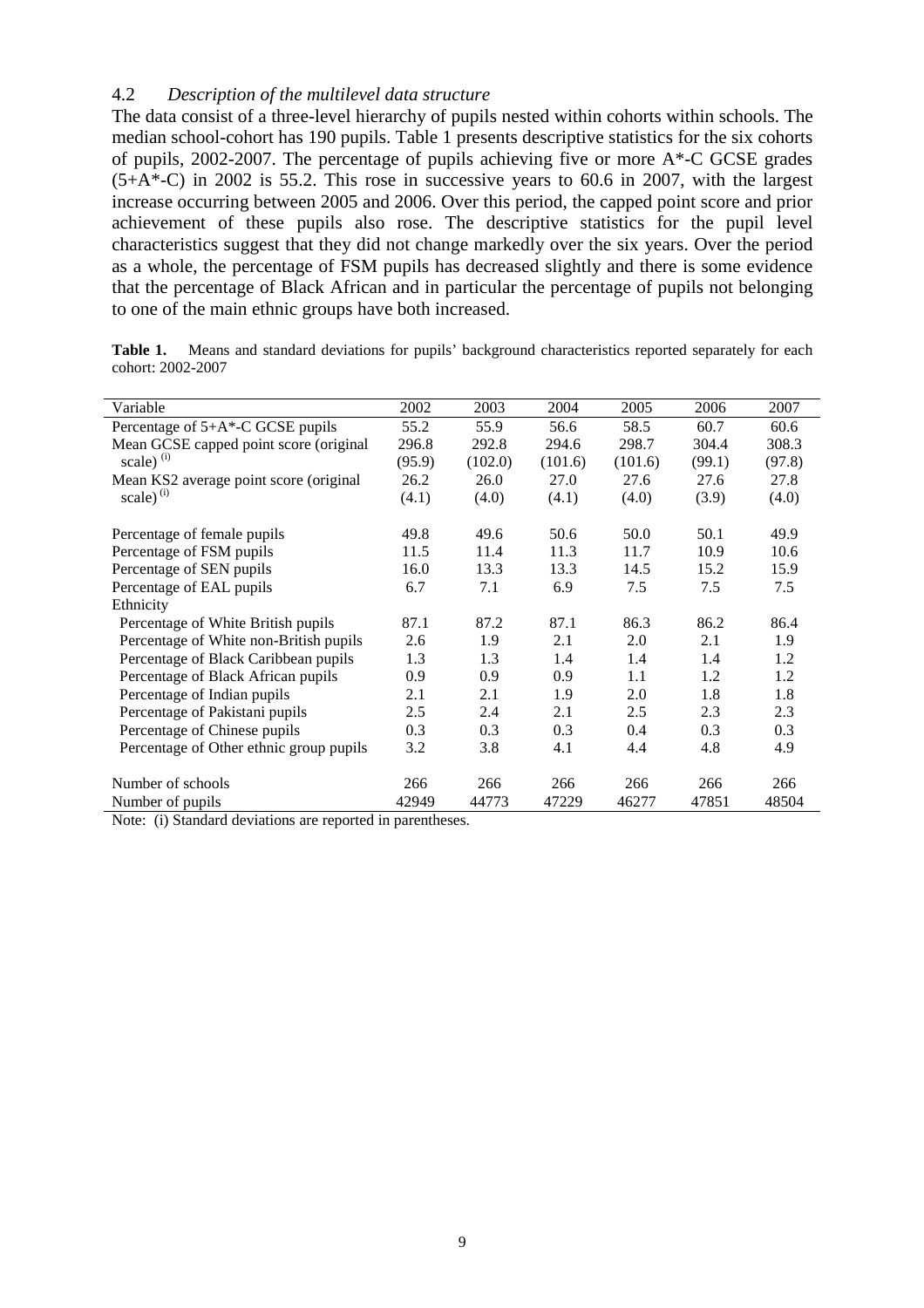### **5. Results**

### 5.1 *Estimating school effects for the current cohort*

Table 2 presents results from a traditional two-level random intercepts model of school effectiveness estimated on the 2007 cohort of pupils. This model is an extended version of model (1) which adjusts for a larger set of fixed covariates, but otherwise retains the same essential features. The response is the normalised GCSE scores in 2007. The model adjusts for pupil prior achievement and the full set of pupil background characteristics described in Section 4.1.

**Table 2.** Parameter estimates for the two-level random intercepts model of the normalised GCSE score for the 2007 cohort of pupils

|                                                          | 2007            |  |  |
|----------------------------------------------------------|-----------------|--|--|
| <b>Fixed Part</b>                                        |                 |  |  |
| Constant                                                 | $-0.071(0.014)$ |  |  |
| KS2 average point score                                  | 0.681(0.005)    |  |  |
| KS2 average point score (squared)                        | 0.043(0.003)    |  |  |
| KS2 average point score (cubed)                          | $-0.026(0.001)$ |  |  |
| Female                                                   | 0.184(0.006)    |  |  |
| Age within cohort <sup>(i)</sup>                         | $-0.009(0.001)$ |  |  |
| Free school meal (FSM)                                   | $-0.182(0.010)$ |  |  |
| Special educational needs (SEN)                          | $-0.373(0.009)$ |  |  |
| English as an additional language (EAL)                  | 0.326(0.019)    |  |  |
| Ethnicity (ref. White British)                           |                 |  |  |
| White non-British                                        | 0.096(0.023)    |  |  |
| <b>Black Caribbean</b>                                   | 0.071(0.028)    |  |  |
| <b>Black African</b>                                     | 0.194(0.031)    |  |  |
| Indian                                                   | 0.143(0.027)    |  |  |
| Pakistani                                                | 0.026(0.028)    |  |  |
| Chinese                                                  | 0.383(0.057)    |  |  |
| Other ethnic group                                       | 0.067(0.016)    |  |  |
| Neighbourhood social deprivation (IDACI) <sup>(ii)</sup> | $-0.119(0.004)$ |  |  |
| Random Part                                              |                 |  |  |
| Between-school variance                                  | 0.046(0.004)    |  |  |
| Within-school- between-pupil variance                    | 0.397(0.003)    |  |  |
| Deviance (-2*log likelihood)                             | 93656           |  |  |
| Number of schools                                        | 266             |  |  |
| Number of pupils                                         | 48504           |  |  |

Note: Standard errors in parentheses. (i) The age within cohort variable ranges in values from -6 to +6 where -6 corresponds to the youngest pupil in the academic year (born on  $31<sup>st</sup>$  August) and  $+6$  corresponds to the oldest pupil in the academic year (born on  $1<sup>st</sup>$  September). A one unit change in the variable corresponds to an age difference of one month. (ii) IDACI, is normalised to have mean zero, variance one.

In the fixed part of the model, KS2 average point score is entered as a cubic polynomial. This is necessary to adequately describe the non-linear graduation of the response to this variable particularly at the extremes. The effect of prior achievement is very strong; a one standard deviation increase in the KS2 average point score is associated with approximately two-thrids of a standard deviation increase in the GCSE score. The presence of the prior achievement measure effectively changes the interpretation of all subsequent variables in the model from explaining variation in achievement at GCSE, to explaining variation in progress made over secondary schooling. Girls and younger pupils make significantly greater progress than boys and older pupils. Those eligible for FSM and particularly those with SEN make significantly less progress whilst those speaking English as an additional language make more progress. All ethnic groups, particularly Black African, Indian and Chinese pupils, make considerably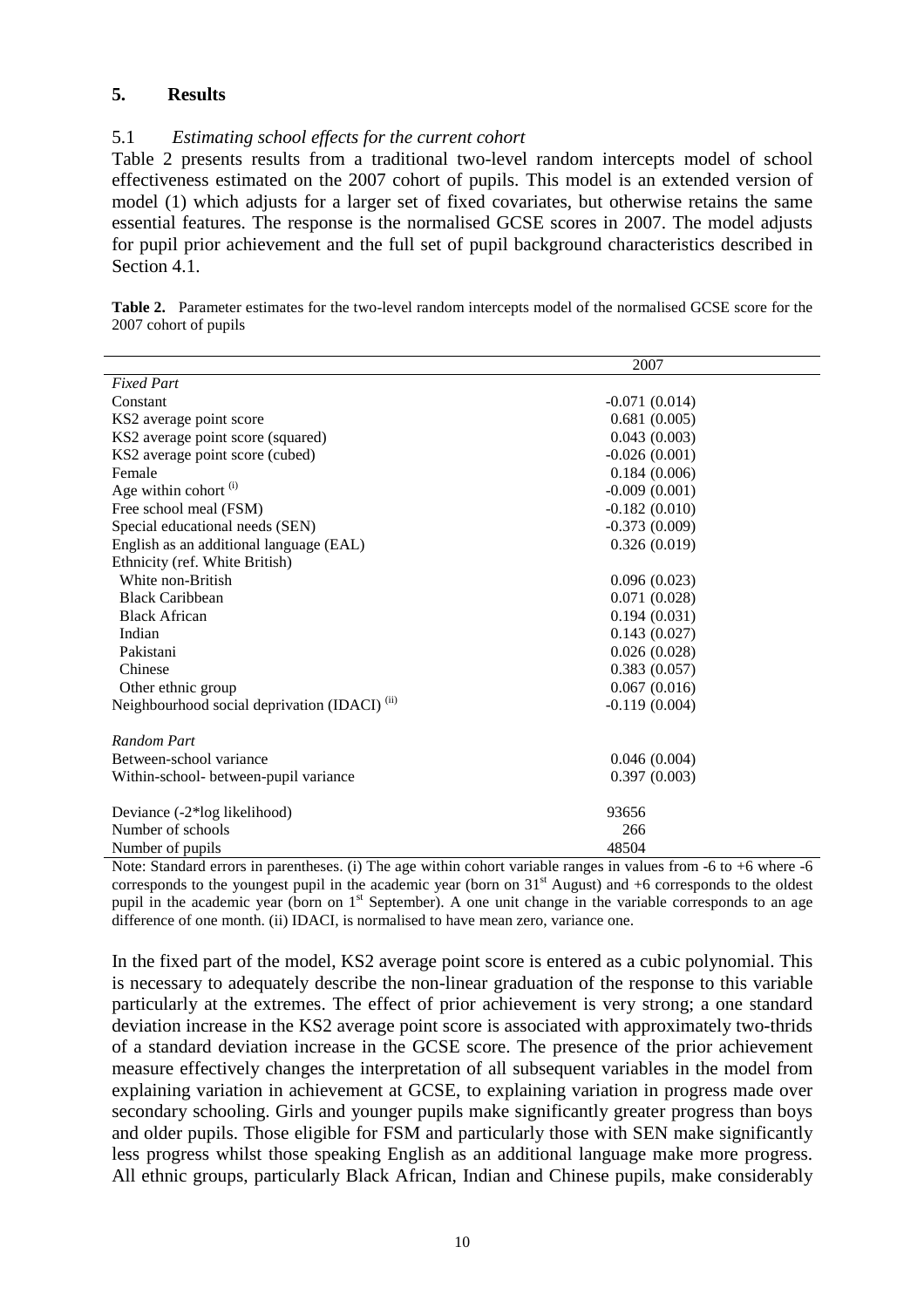more progress than white-British pupils. Finally, those living in more deprived neighbourhoods make less progress.

The random part of the model separates the residual variation in GCSE scores into the parts that lie between-schools and within-school-between-pupils. The model gives a variance partition coefficient (VPC, Goldstein et al., 2002) of  $0.104 (= 0.046/(0.046 + 0.397))$ : 10.4% of unexplained differences in pupil progress are attributable to schools. Using equation (2) we estimate the school effect and associated standard error for each school in 2007. Fig. 1 plots these effects with 95% normal confidence intervals computed using 1.96 times the estimated standard errors so that this allows comparisons between each school and the average school.





Fig. 1 illustrates the inherently imprecise nature of school effects (due to the small numbers of pupils within schools-cohorts); only 168 (63.2%) of schools are significantly different from the overall average. Importantly, this inference is only valid for the current cohort of pupils who sat their GCSE examinations in 2007. However, parents want to know whether the same significant differences will still apply for their children's cohort who will sit their GCSE examinations in seven years time, in 2014.

Adding the school-cohort level compositional variables (results not shown) suggests that there is a sizeable advantage in attending schools with a higher mean intake achievement, and to a lesser extent schools with a narrow spread as indicated by the standard deviation of intake achievement. Moving from the 10th to the 90th percentile in the school mean intake achievement distribution is associated with a 0.28 increase in a pupil's test score. The equivalent comparison for the spread of schools' intake achievements sees a decrease of 0.09 in a pupil's test score. In the random part of the model, adjusting for these variables halves the between-school variance, the VPC drops from 10.4% to 7.2% and now only 55.6% of schools are significantly different from the overall average. In sum, differences in the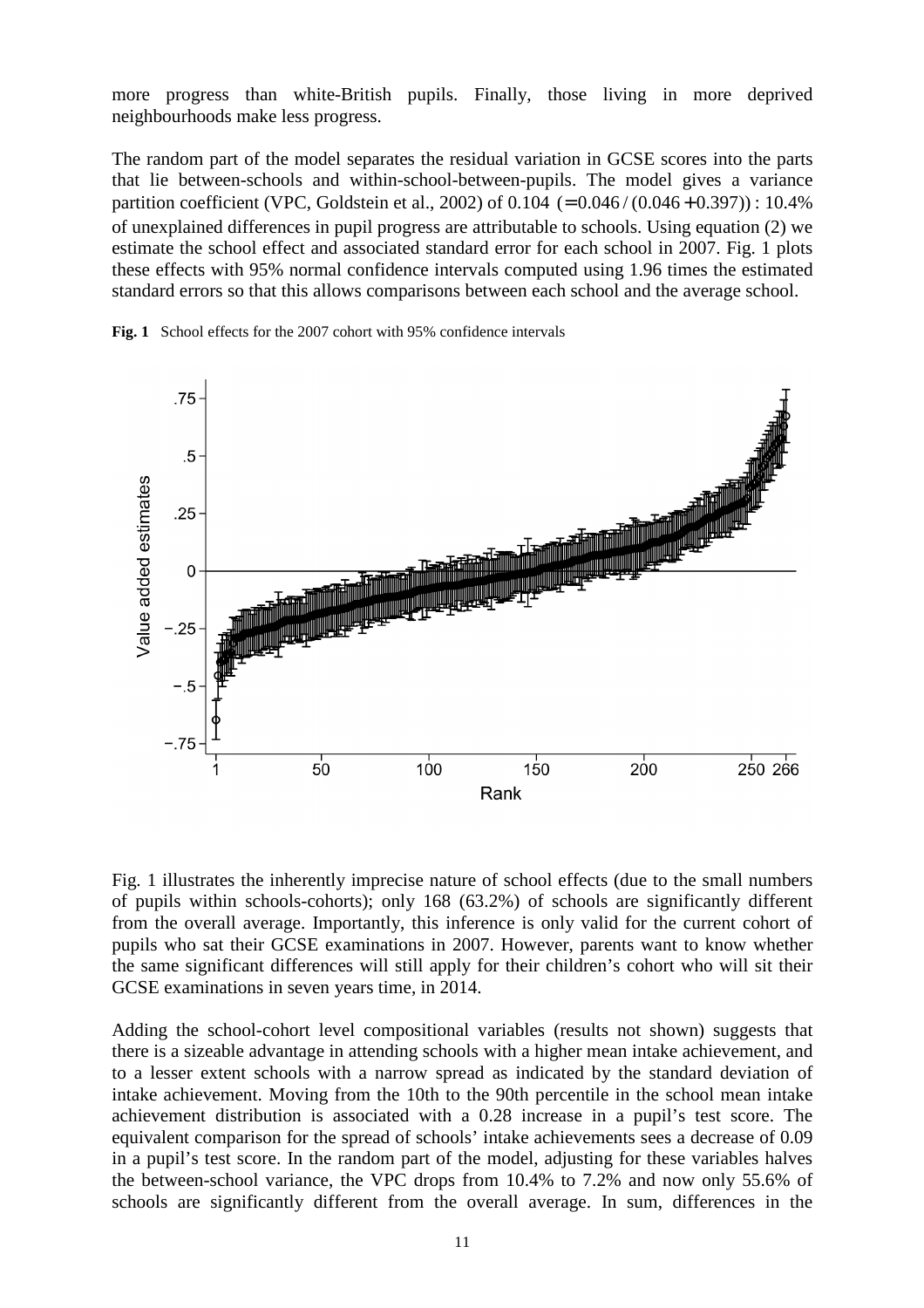composition of schools' intake achievements, even after adjusting for pupils' own achievements, appears to be a major driver of between-school differences in GCSE scores.

Fig. 2 illustrates the association between the estimated school effects which do and do not adjust for compositional variables. The figure shows that adjusting for compositional variables substantially alters the school effects and rank positions for many schools, the correlation between the two sets of school effects is just 0.83. As we have already suggested, incorporating school level explanatory variables, for the purpose of parental school choice, is misleading since parents will want to know which school is best for their child, irrespective of whether this is due to school composition or due to school policies and practices. Importantly, the figure shows that the apparent performance of the 17 selective/grammar schools in our sample (indicated by large solid points) has worsened considerably when compositional effects are included, relative to non-selective schools (indicated by small hollow points). The selective admissions polices of grammar schools ensure that their pupils have a high mean and narrow spread of intake achievement. Hence, by including compositional variables we adjust for both peer group effects and a positive grammar school effect.



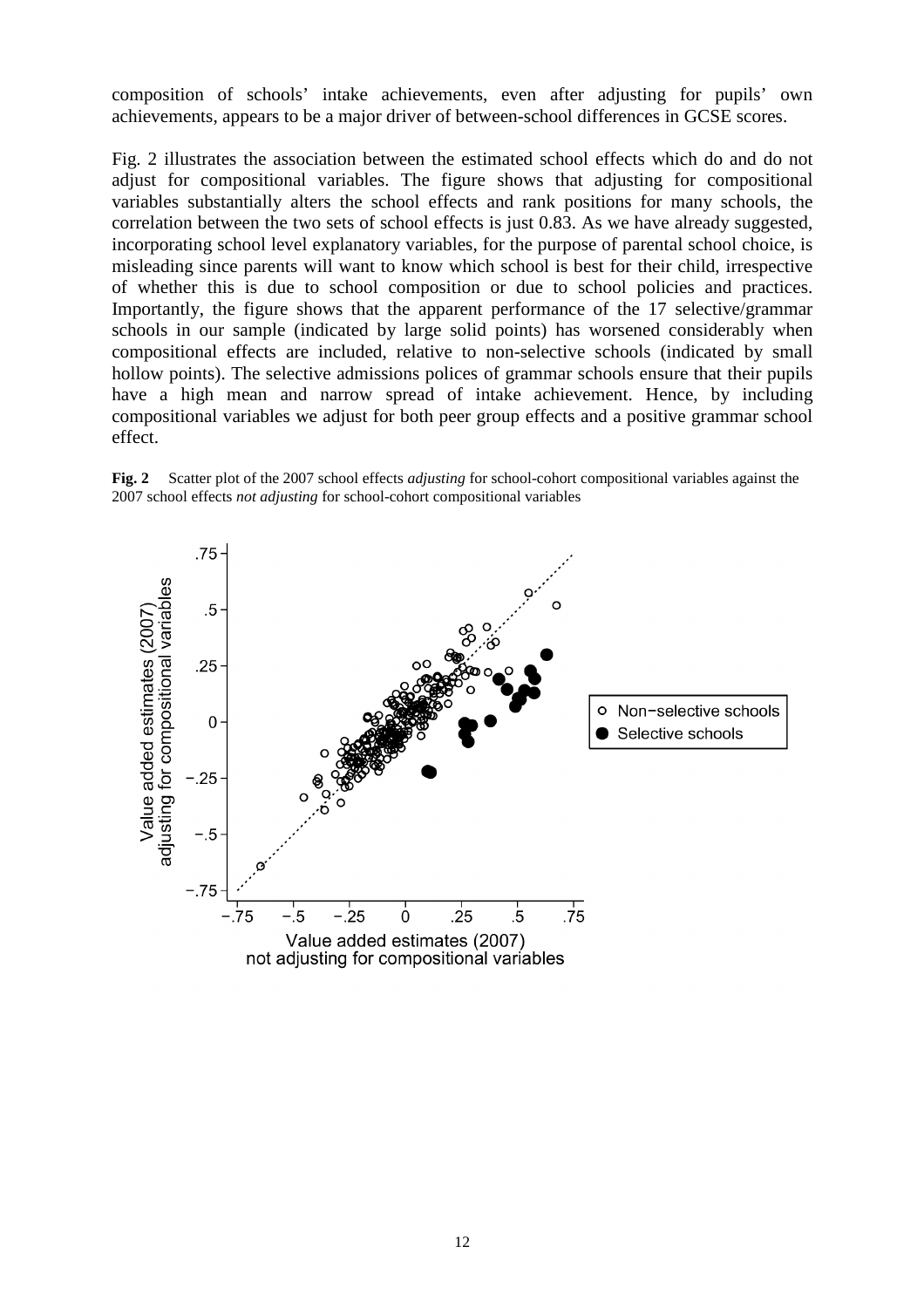### 5.2 *Predicting school effects for future cohorts*

In order to predict future school effects for 2014 given 2007 data, we need an estimate of the correlation between school effects seven years apart. However, we only have data for 2002- 2007 which gives correlations between school effects for up to five years apart. Table 3 presents results from a bivariate response model based on the 2002 and 2007 cohorts of pupils. This model provides an estimate of the correlation between school effects five years apart and will therefore lead to a conservative picture of the inaccuracies that arise from predicting into the future. This model is an extended version of model (3) which adjusts for a larger set of fixed covariates, but otherwise retains the same essential features. The two responses are pupils' normalised GCSE scores separately for each cohort. Prior achievement is again entered as a cubic polynomial and adjustments are made for the same set of pupil level variables as before.

|                                                                     | 2002            | 2007            |
|---------------------------------------------------------------------|-----------------|-----------------|
| Fixed part                                                          |                 |                 |
| Constant                                                            | $-0.055(0.014)$ | $-0.071(0.014)$ |
| Average point score                                                 | 0.667(0.006)    | 0.680(0.005)    |
| Average point score (squared)                                       | 0.028(0.003)    | 0.042(0.003)    |
| Average point score (cubed)                                         | $-0.026(0.002)$ | $-0.026(0.001)$ |
| Female                                                              | 0.189(0.006)    | 0.184(0.006)    |
| Age within cohort <sup>(i)</sup>                                    | $-0.009(0.001)$ | $-0.009(0.001)$ |
| Free school meal (FSM)                                              | $-0.217(0.010)$ | $-0.181(0.010)$ |
| Special educational needs (SEN)                                     | $-0.412(0.009)$ | $-0.373(0.009)$ |
| English as an additional language (EAL)                             | 0.292(0.021)    | 0.325(0.019)    |
| Ethnicity (reference is White British)                              |                 |                 |
| White non-British                                                   | 0.015(0.025)    | 0.094(0.023)    |
| <b>Black Caribbean</b>                                              | 0.086(0.028)    | 0.072(0.028)    |
| <b>Black African</b>                                                | 0.220(0.035)    | 0.194(0.030)    |
| Indian                                                              | 0.196(0.027)    | 0.143(0.027)    |
| Pakistani                                                           | 0.101(0.028)    | 0.028(0.028)    |
| Chinese                                                             | 0.237(0.053)    | 0.383(0.057)    |
| Other ethnic group                                                  | 0.162(0.021)    | 0.067(0.016)    |
| Income deprivation affecting children index (IDACI) <sup>(ii)</sup> | $-0.126(0.004)$ | $-0.117(0.004)$ |
| Random Part: School <sup>(iii)</sup>                                |                 |                 |
| Between-school variance (2002)                                      | 0.047(0.004)    |                 |
| Between-school covariance (2002, 2007)                              | 0.030(0.004)    |                 |
| Between-school variance (2007)                                      | 0.047(0.004)    |                 |
| Random Part: Pupil                                                  |                 |                 |
| Within-school- between-pupil variance (2002)                        | 0.368(0.003)    |                 |
| Within-school- between-pupil variance (2007)                        | 0.397(0.003)    |                 |
| Deviance (-2*log likelihood)                                        | 173243          |                 |
| Number of schools                                                   | 266             |                 |
| Number of pupils                                                    | 91453           |                 |

**Table 3.** Parameter estimates for the bivariate two-level random intercepts model of the normalised GCSE score for the 2002 and 2007 cohorts of pupils

Note: Standard errors in parentheses. (i) The age within cohort variable ranges in values from -6 to +6 where -6 corresponds to the youngest pupil in the academic year (born on  $31<sup>st</sup>$  August) and +6 corresponds to the oldest pupil in the academic year (born on 1<sup>st</sup> September). A one unit change in the variable corresponds to an age difference of one month. (ii) IDACI, is normalised to have mean zero, variance one. (iii) The school level variances are restricted to equality.

The fixed part parameter estimates for 2002 have the same signs and similar magnitudes to those for 2007. In the random part of the model, the between-school variances for the 2002 and 2007 cohorts are constrained to equal one another. A likelihood ratio test shows that this constraint, which simplifies the formula for predicting future school effects, does not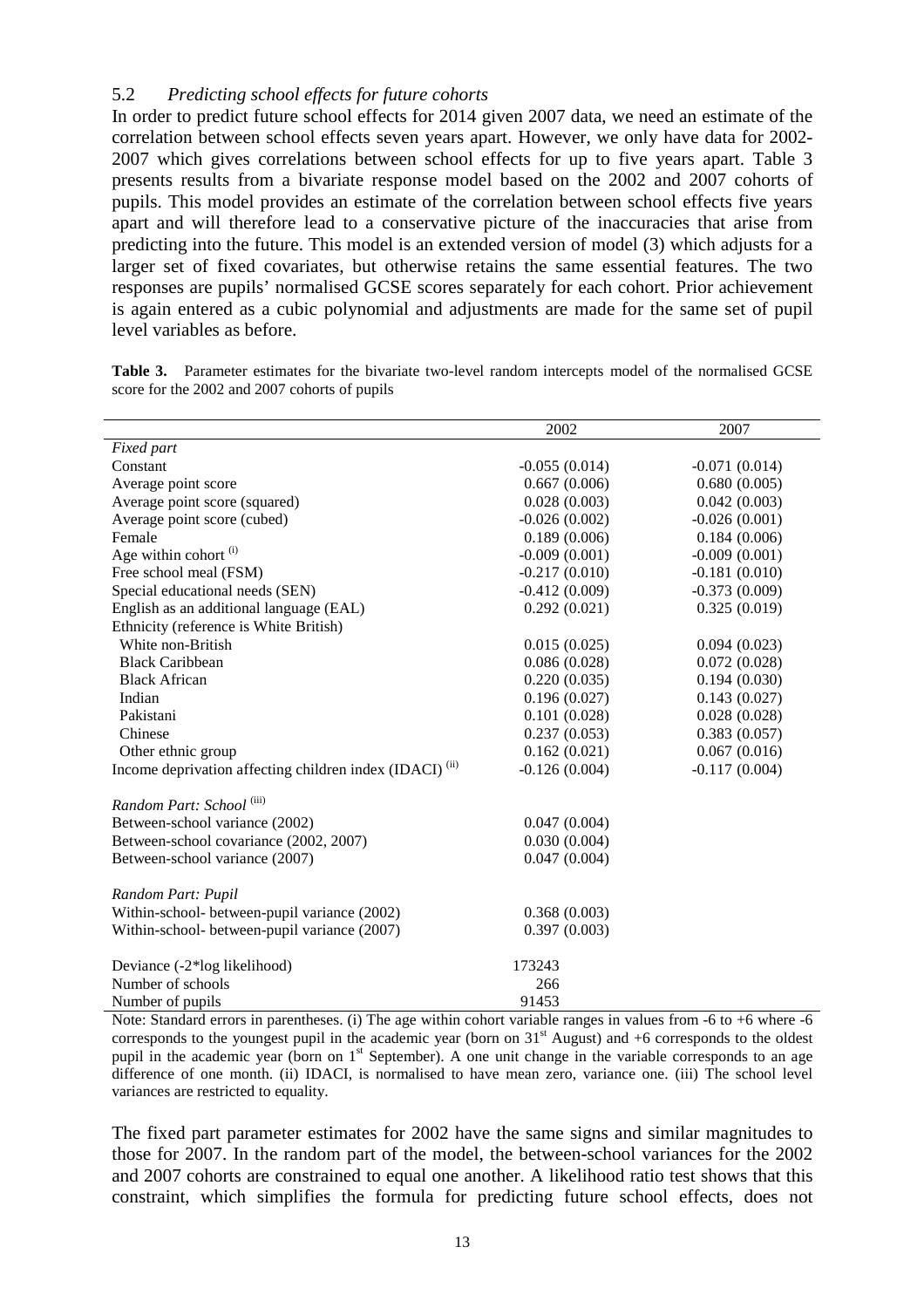significantly reduce the fit of the model ( $\chi^2_{(1)}$ )  $\chi^2_{(1)} = 0.156$ ,  $p = 0.6929$ ). The model gives a VPC of 0.113 and 0.106 for 2002 and 2007 respectively; schools are no more or less important a source of variation in unexplained progress in 2007 than they are in 2002. The correlation between the 2002 and 2007 school effects, that will be used in the calculations for predicting the future school effects, is  $0.64$  (=  $0.030 / 0.047$ ).

To show how the school effects become less stable over time, we estimate the bivariate model four more times, for 2007 and each of the 2006, 2005, 2004 and 2003 cohorts. The fixed and random part parameter estimates are fairly stable across all six cohorts (results not shown). However, the strength of the correlations between school effects decay the further apart the cohorts are; the correlations between 2007 and earlier cohorts are 0.89, 0.87, 0.76, 0.70 and 0.64. These correlations are higher than those reported in the literature, but this is expected since the literature has often adjusted for compositional variables whereas we do not. Indeed, if we do control for the school-cohort level compositional variables, the correlations between 2007 and earlier cohorts drop to 0.80, 0.73, 0.57, 0.46 and 0.40. Hence, the stability of school effects is in part due to compositional differences in schools' intakes that persist across schools over time.

Fig. 3 illustrates the association between the estimated school effects for the two cohorts furthest apart, 2002 and 2007. The figure shows that there are many schools with relatively high school effects in 2002 that have low school effects in 2007 and vice versa. Thus, using current school effects to make inferences five years into the future will result in many highly inaccurate judgements.





Equation (4) is used to predict estimates and standard errors for the future school effects in 2014. In these calculations we used the 2007 school effects and parameter estimates reported in Table 2 and the correlation of 0.64 for school effects five years apart from Table 3. Fig. 4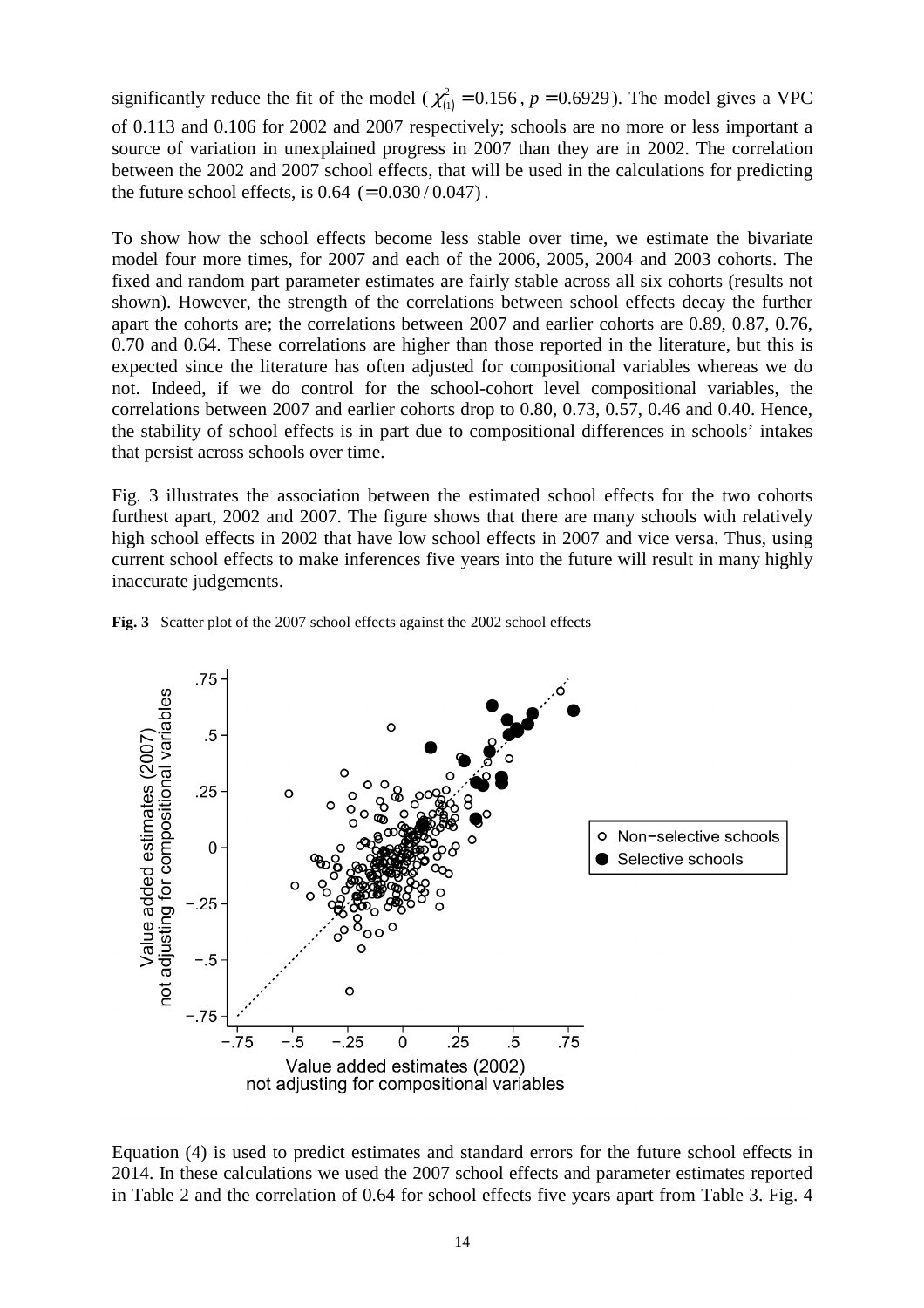plots these effects with 95% confidence intervals that allow comparisons between each school and the average school.



**Fig. 4** Future school effects for the 2014 cohort based on 2007 data with 95% confidence intervals

Fig. 4 shows that the predicted 2014 school effects have smaller magnitudes and wider confidence intervals than those for the 2007 cohort (see Fig. 1). The estimates of the future school effects have been adjusted towards zero and this reflects the fact that they contain less information about the likely 'effectiveness' of schools in 2014 than they do about the effectiveness of schools in 2007. In addition, their confidence intervals are widened to again reflect the increased statistical uncertainty involved when predicting into the future. On average, the confidence intervals are 3.5 times as wide as in Fig. 1. In Fig. 4 all but 9 (3.4%) of the 95 percent confidence intervals overlap zero. Hence, we can only predict, at the 5% level, that a handful of schools in 2014 will be significantly different from the average school. If we adjust for the school-cohort level composition variables, we find that no schools are significantly different from the overall average.

Many parents will not be interested in comparing a single school's performance to the average school; rather, they want to compare the performance of two schools with each other. Following the method proposed by Goldstein and Healy (1995), we construct an overlap interval for each school that is equal to the estimate of the school effect  $\pm 1.4$  times its standard error. Using these overlap intervals, two schools are significantly different from each other, at the 5% level, if their overlap intervals fail to cross. We note that where parents wish to make more than one pairwise comparison, these overlap intervals should be wider (Afshartous and Wolf, 2007). Hence, the inferences we describe below give an optimistic picture of how well schools can be separated.

With 266 schools, the total number of possible pairwise comparisons is  $35245 = 266(266 -$ 1)/2. For the 2007 cohort, we find that 62.7% of these allow significant separation. A similar percentage is found for the earlier cohorts. However, for the 2014 future school effects, the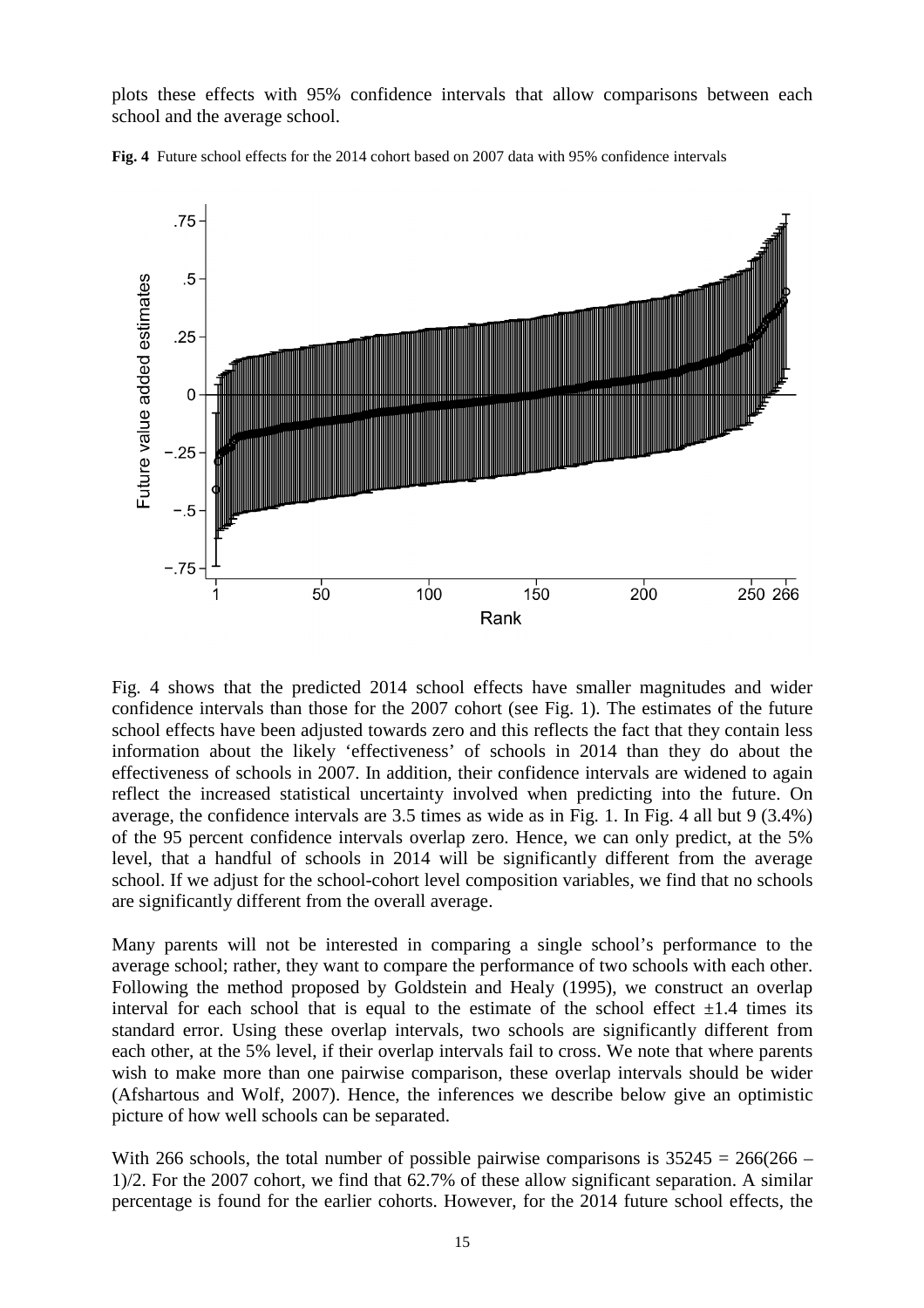results show that only 2.1% allow significant separation and in the case when we adjust for school-cohort compositional variables, no two schools can be separated. Another way of looking at this is if we use the 2002 data, then only 70.0% of 2007 significant separations are correctly identified. However, the 2002 data incorrectly identifies 6.4% (10.5%) of the 2007 pairwise comparisons where school *i* is significantly better (worse) than school *j* as school *i* being significantly *worse* (*better*) than school *j*.

In sum, having adjusted for the uncertainty of predicting five years into the future, we find that, at the 5% level, almost no schools are significantly different from the average school and very few schools can be predicted to be significantly different from each other at the 5% level. We also note that these are almost certainly upper limits since we have used the correlation appropriate to cohorts five years apart rather than seven years apart.

### **6. Conclusions**

The purpose of this paper has been to demonstrate that, for purposes of school choice, using current school performance as a guide to future school performance is highly misleading. One justification for the publication of school league tables is that they are able to inform parental school choice. However, these tables do not adjust for prediction uncertainty, nor do they provide a clear statement of this statistical shortcoming. Importantly, when we account for prediction uncertainty, the comparison of schools becomes so imprecise that, at best, only a handful of schools can be significantly separated from the national average, or separated from any other school. This implies that publishing school league tables to inform parental school choice is a somewhat meaningless exercise. In addition, as we have pointed out, the current inclusion of compositional variables is inappropriate as the effects of these variables are part of the school effects that parents are interested in. See also Benton et al. (2003) who show that the inclusion of compositional variables changes the rank order of school effects. The current practice of adjusting for the school level mean and spread of intake achievement considerably worsens the performance of grammar schools, relative to non-selective schools and this has important policy implications.

Our method of predicting the future performance of schools is presented to illustrate the flaws with using the traditional school effectiveness model for choice purposes. It is not proposed as a new means of producing league tables. There are further reasons against using performance indicators to rank schools to inform choice since the statistical limitation discussed here is just one of a long list of concerns about using examination results as indicators of school performance (Goldstein and Spiegelhalter, 1996; Goldstein and Thomas, 1996). To the extent that parents may nevertheless wish to use the information that is provided by these tables, they will need to be aware that the uncertainty attached to them will necessitate a low weight being placed on them as compared with other sources of information available to parents through, for example, school inspections and local knowledge. However, we do feel that, used carefully, there is an *accountability* role for performance indicators as monitoring and screening devices to identify schools for further investigation, and, for this purpose, they should account for school composition and the most recent estimates are the most appropriate. For example, where these indicators find schools perform very well or very poorly for a cohort of pupils, it will often be interesting to study the policies and practices that these pupils were exposed to during their schooling. Nevertheless, for both monitoring and screening schools, performance indicators will be of most use when used together with other sources of school information; judgements based upon league tables alone should be considered as unsafe.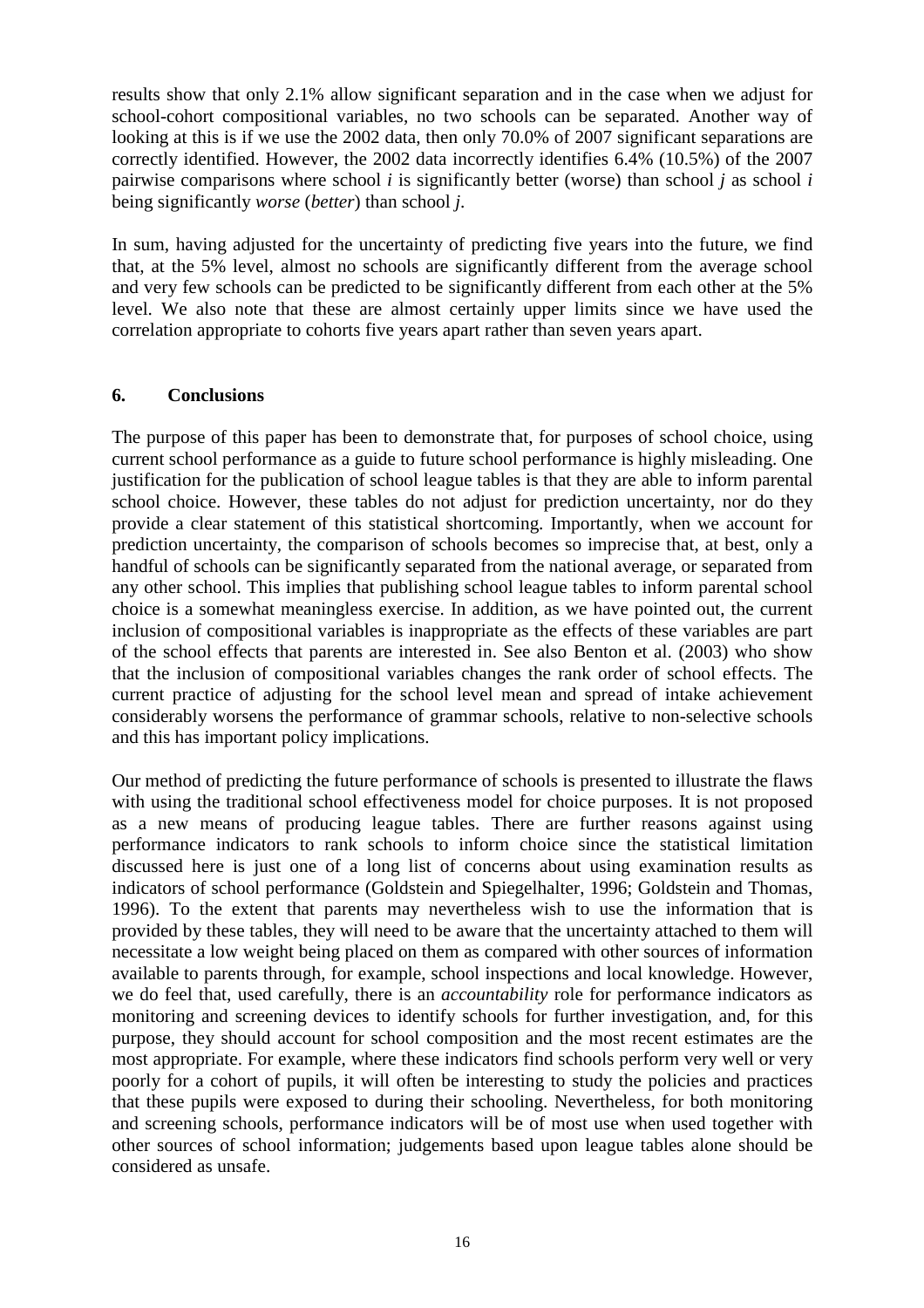Our discussion has been in the context of parental choice of secondary schooling. However, our arguments and conclusions also apply to other phases of the education system such as KS2 exams at 11 years and A-level exams at 18 years where, for the purpose of school choice, the most recent published data are currently six and four years out of date respectively. Our main result, that almost no schools can be significantly separated from each other, is likely to be even stronger for primary schools since these are, on average, a quarter the size of secondary schools. Finally, the statistical issues we discuss are also relevant to other public sectors such as health and social services, where attempts are also made to inform individual choices of institution based upon their past performance.

### **Appendix**

We consider here the special case of a level 2 repeated measures model where we just have two occasions at level 2, with the following structure. Using notation as in Goldstein (2003), Appendix 2.2.1, we write this model as

$$
y_{ij}^{(1)} = (X^{(1)}\beta^{(1)})_{ij} + Z_{ij}^{(1)}u_{j}^{(1)} + e_{ij}^{(1)}
$$
  
\n
$$
y_{ij}^{(2)} = (X^{(2)}\beta^{(2)})_{ij} + Z_{ij}^{(2)}u_{j}^{(2)} + e_{ij}^{(2)}
$$
  
\n
$$
Z_{ij}^{(k)} = \{Z_{1,ij}^{(k)},..., Z_{p,ij}^{(k)}\}, \qquad u_{j}^{(k)^{T}} = \{u_{1,j}^{(k)},..., u_{p,j}^{(k)}\}, \qquad k = 1, 2
$$
  
\n
$$
\begin{bmatrix} u_{j}^{(1)} \\ u_{j}^{(2)} \end{bmatrix} \sim N(0, \Omega_{u}), \qquad \Omega_{u} = \begin{bmatrix} \Omega_{u11} \\ \Omega_{u12} & \Omega_{u22} \end{bmatrix}
$$
  
\n
$$
\begin{bmatrix} e_{ij}^{(1)} \\ e_{ij}^{(2)} \end{bmatrix} \sim N(0, \Omega_{e}), \qquad \Omega_{e} = \begin{bmatrix} \Omega_{e11} \\ 0 & \Omega_{e22} \end{bmatrix}
$$

The superscripts '(1)' and '(2)' denote the cohorts.  $X^{(k)}$  is the design matrix for the explanatory variables for cohort  $k$ ,  $\beta^{(k)}$  is the vector of covariate coefficients for cohort  $k$ , and  $(X^{(k)}\beta^{(k)}),$  $X^{(k)}\beta^{(k)}\Big)_{ij}$  is the linear fixed predictor for the *i*th pupil in the *j*th school for cohort *k*. The matrix  $Z^{(k)}$  is the matrix of explanatory variables for the random coefficients which are assumed to have a joint multivariate normal distribution. The matrices  $\Omega_{\mu}$  and  $\Omega_{e}$  are the covariance matrices for the full set of level 2 and level 1 random coefficients respectively. The model is fitted to provide estimates of all the parameters and we consider estimating the set of level 2 residuals  $\hat{u}^{(2)}_j$  given the observed data  $y^{(1)}_{ij}$ ,  $X^{(1)}_{ij}$  and  $Z^{(1)}_{ij}$ . Goldstein (2003, Appendix 2.2.1) provides expressions for the posterior estimates of residuals for a single occasion and their variances. Following that exposition and by considering the regression of the second occasion residuals on the first occasion raw residual estimates we obtain the required posterior or predicted residual estimates

$$
\hat{u}_{j}^{(2)} = E\left(u_{j}^{(2)}\middle|\tilde{Y}^{(1)},\Omega_{u},Z^{(1)}\right) = \Omega_{u21}Z^{(1)^{T}}V_{1}^{(1)}\tilde{Y}^{(1)}
$$
\n(6)

where  $\tilde{Y}^{(1)} = Y^{(1)} - X^{(1)} \beta^{(1)}$  and their conditional or 'comparative' covariance matrix  $cov(\hat{u}_i^{(2)} - u_i^{(2)})$ , which is used to provide interval estimates, is given by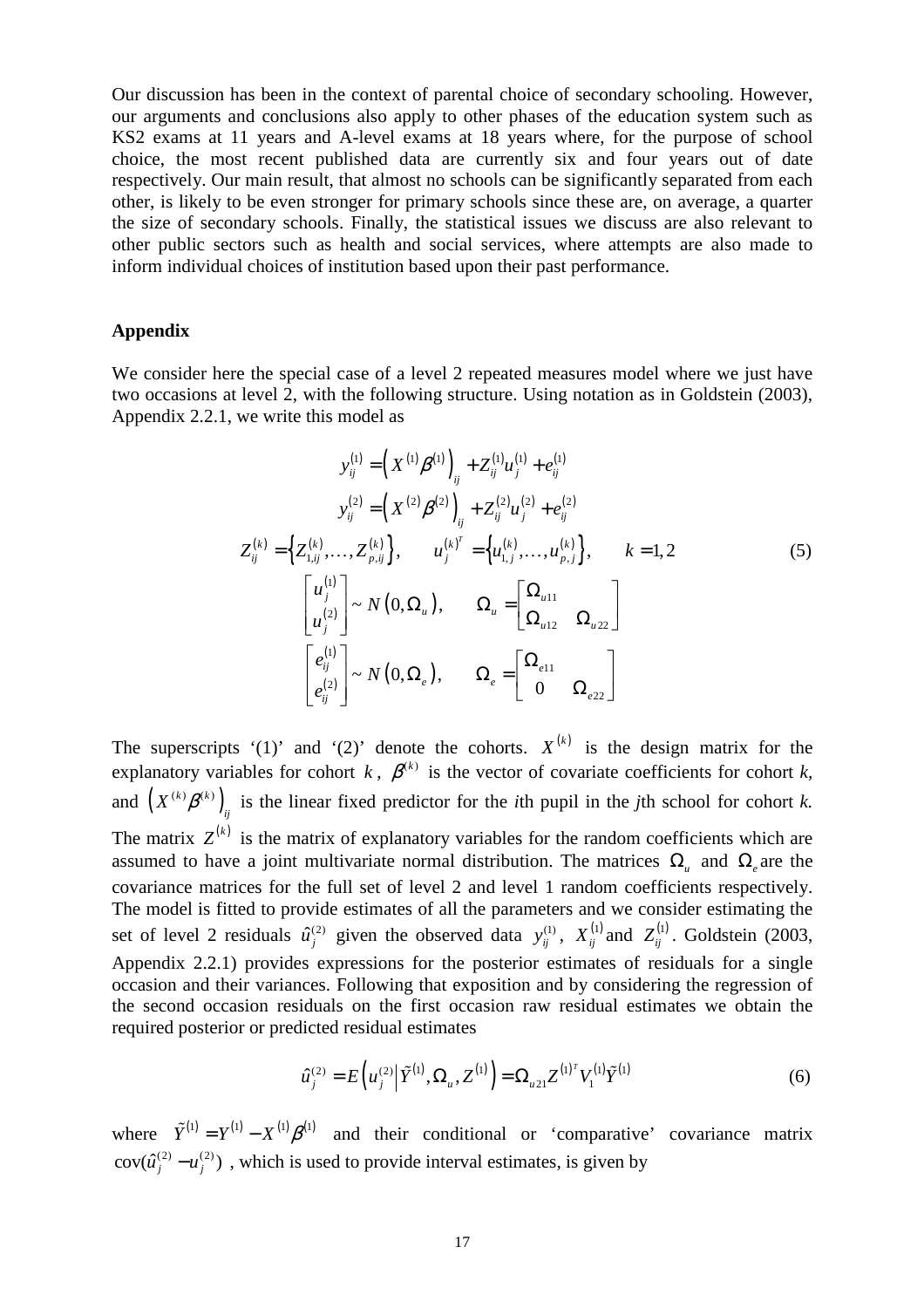$$
cov(\hat{u}_j^{(2)} - u_j^{(2)}) = E\left\{ \left( \hat{u}_j^{(2)} - u_j^{(2)} \right) \left( \hat{u}_j^{(2)} - u_j^{(2)} \right)^T \right\} = \Omega_{u22} - \Omega_{u21} Z^{(1)^T} V_1^{(1)^{-1}} Z^{(1)} \Omega_{u12} \tag{7}
$$

where the final term in equation (7) is the 'diagnostic' covariance matrix  $cov(\hat{u}_j^{(2)})$ . For completeness we note that equation (7) does not include the adjustment for the fact that the fixed part coefficients are estimated. These can be incorporated by replacing  $V_1^{(1)^{-1}}$  by

$$
V_1^{(1)^{-1}} \left\{ V^{(1)} - X^{(1)} \left( X^{(1)^T} V_1^{(1)^{-1}} X^{(1)} \right)^{-1} X^{(1)^T} \right\} V_1^{(1)^{-1}} \tag{8}
$$

which provides a restricted maximum likelihood estimate (REML). Since the sample size in our dataset is very large the REML adjustment is not needed. In this paper, we analyse a special case of the above where we fit a random intercept model at each occasion, that is  $p = 1$  and  $Z_1^{(k)}$  $Z_1^{(k)}$  is a vector of ones. By making the simplifying assumption  $\sigma_{u1}^2 = \sigma_{u2}^2 = \sigma_u^2$  and writing  $\rho_{u12} = \sigma_{u12}/\sigma_u^2$  we obtain the posterior estimates and the associated comparative variance for a set of cohort 2 school effects based only on cohort 1 data. These constraints applied to (6) and (7) lead to the expressions given in equation (4).

#### **References**

- Afshartous, D. and Wolf, M. (2007) Avoiding 'data snooping' in multilevel and mixed effects models. *Journal of the Royal Statistical Society: Series A,* 170, 1035-1059.
- Aitkin, M. and Longford, N. (1986) Statistical modelling issues in school effectiveness studies. *Journal of the Royal Statistical Society: Series A,* 149, 1-43.
- Benton, T., Hutchinson, D., Schagen, I. and Scott, E. (2003) Study of the Performance of Maintained Secondary Schools in England. National Foundation for Educational Research (NFER) (http://www.nfer.ac.uk/publications/other-publications/downloadablereports/pdf\_docs/NAO.pdf).
- Bird, S. M., Cox, D., Farewell, V. T., Goldstein, H., Holt, T. and Smith, P. C. (2005) Performance indicators: good, bad, and ugly. Journal of the Royal Statistical Society: Series A, 168, 1-27.
- DES (1991) The Parents Charter. London, Department of Education and Science
- Goldstein, H. (1986) Multilevel mixed linear model analysis using iterative generalized least squares. *Biometrika,* 73, 43-56.
- Goldstein, H. (2001) Using Pupil Performance Data for Judging Schools and Teachers: scope and limitations. *British Educational Research Journal,* 27, 433-442.
- Goldstein, H. (2003) *Multilevel statistical models 3rd Edition,* London, Arnold.
- Goldstein, H., Browne, W. and Rasbash, J. (2002) Partitioning Variation in Multilevel Models. *Understanding Statistics,* 1, 223-231.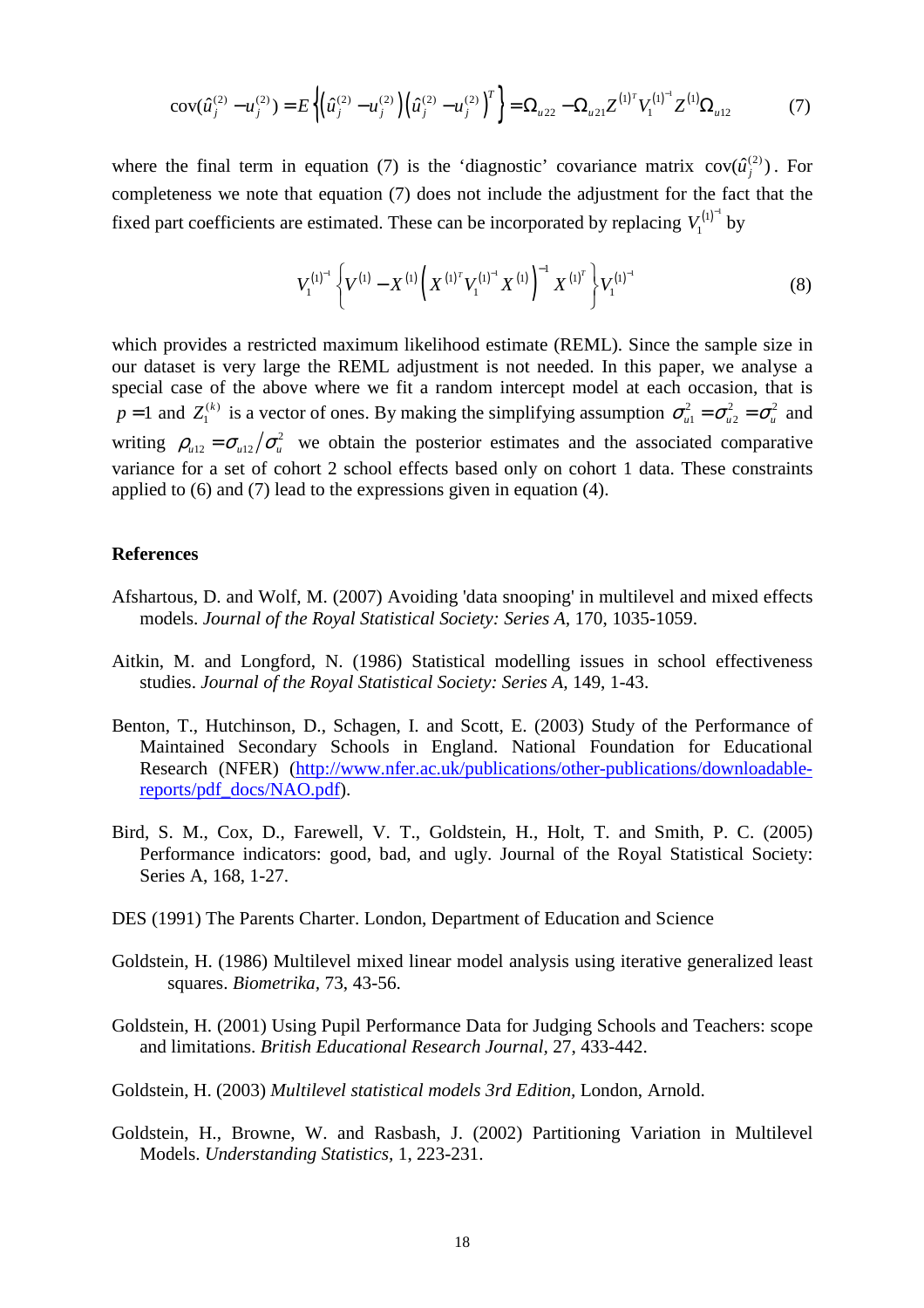- Goldstein, H. and Healy, M. J. R. (1995) The graphical presentation of a collection of means. *Journal of the Royal Statistical Society A,* 158, 175-177.
- Goldstein, H. and Leckie, G. (2008) School league tables: what can they really tell us? *Significance,* 5**,** 67-69.
- Goldstein, H., Rasbash, J., Yang, M., Woodhouse, G., Pan, H., Nuttall, D. and Thomas, S. (1993) A Multilevel Analysis of School Examination Results. *Oxford Review of Education,* 19, 425-433.
- Goldstein, H. and Spiegelhalter, D. J. (1996) League tables and their limitations: statistical issues in comparisons of institutional performance. *Journal of the Royal Statistical Society, Series A,* 159, 385-443.
- Goldstein, H. and Thomas, S. (1996) Using examination results as indicators of school and college performance. *Journal of the Royal Statistical Society: Series A,* 159, 149-163.
- Gray, J., Goldstein, H. and Jesson, D. (1996) Changes and improvements in schools' effectiveness: trends over five years. *Research Papers in Education,* 11, 35-51.
- Gray, J., Goldstein, H. and Thomas, S. (2001) Predicting the Future: the role of past performance in determining trends in institutional effectiveness at A level. *British Educational Research Journal,* 27, 391-405.
- Nuttall, D. L., Goldstein, H., Prosser, R. and Rasbash, J. (1989) Differential school effectiveness. *International Journal of Educational Research,* 13, 769-776.
- Rasbash, J., Steele, F., Browne, W. and Prosser, B. (2004) *A User's Guide to MLwiN version 2.0,* London, Institute of Education.
- Raudenbush, S. and Bryk, A. S. (1986) A Hierarchical Model for Studying School Effects. *Sociology of Education,* 59, 1-17.
- Raudenbush, S. W. and Bryk, A. S. (2002) *Hierarchical Linear Models: Applications and Data Analysis Methods 2nd Edition*, Sage Publications Inc.
- Raudenbush, S. W. and Willms, J. D. (1995) The estimation of school effects. *Journal of Educational and Behavioral Statistics,* 20, 307-335.
- Ray, A. (2006) School Value Added Measures in England. Paper for the OECD Project on the Development of Value-Added Models in Education Systems. London, Department for Education and Skills (http://www.dcsf.gov.uk/research/data/uploadfiles/RW85.pdf).
- Thomas, S. (2001) Dimensions of Secondary School Effectiveness: Comparative Analyses Across Regions. *School Effectiveness and School Improvement,* 12, 285-322.
- Thomas, S. (2007) Modelling patterns of improvement over time: value added trends in English secondary school performance across ten cohorts. *Oxford Review of Education,* 33, 261-295.
- Willms, J. D. and Raudenbush, S. W. (1989) A Longitudinal Hierarchical Linear Model for Estimating School Effects and Their Stability. *Journal of Educational Measurement,* 26, 209-232.